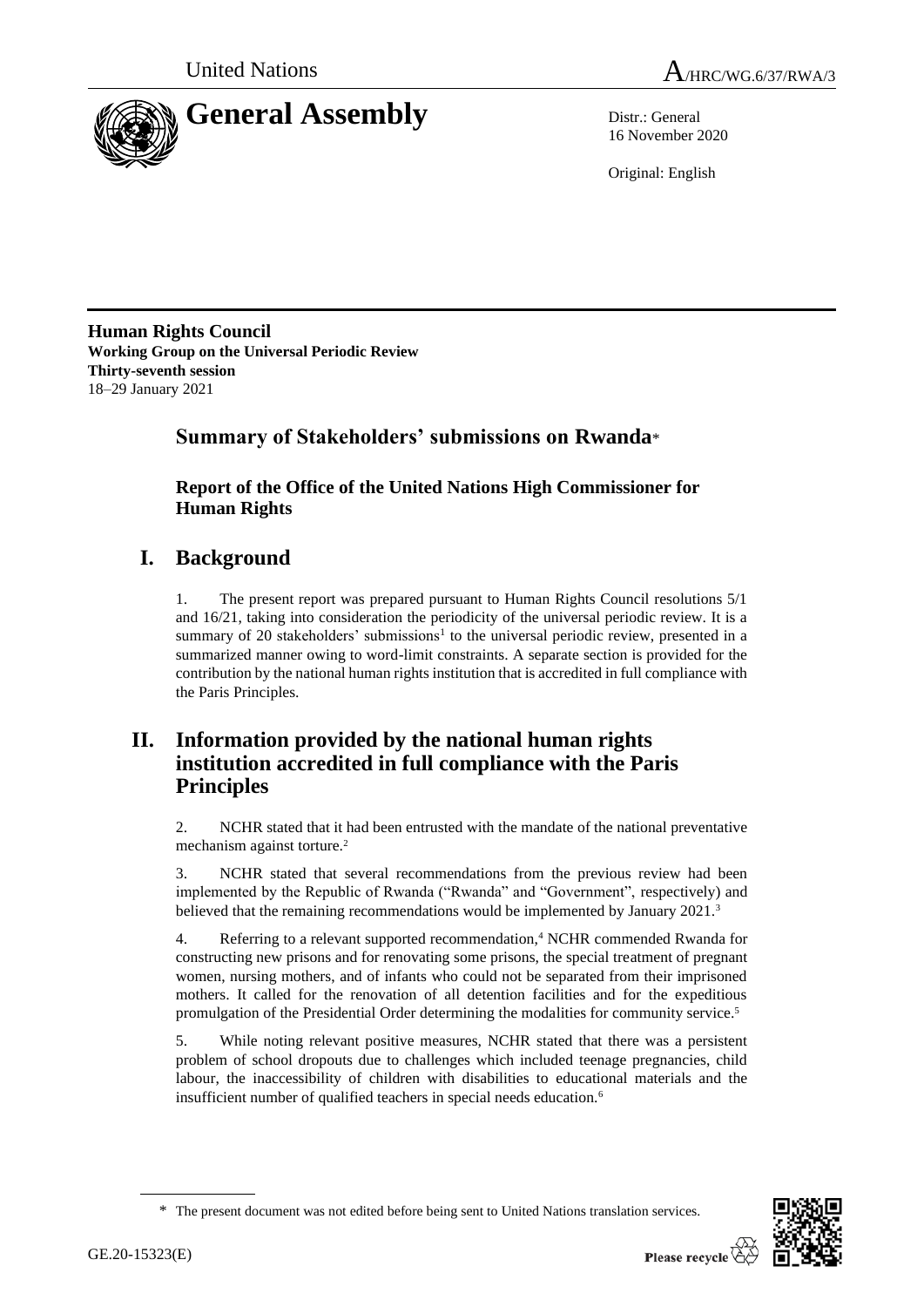6. While noting the incorporation of strategies into social programmes to improve the protection of children, NCHR stated that the persistent problem of street children must be addressed. 7

## **III. Information provided by other stakeholders**

## **A. Scope of international obligations**<sup>8</sup> **and cooperation with international human rights mechanisms and bodies**<sup>9</sup>

7. Referring to relevant supported recommendations from the previous review,<sup>10</sup> JS7 stated that Rwanda was yet to ratify ICPPED.<sup>11</sup> AHR stated that Rwanda had not ratified OP-ICESCR.<sup>12</sup>

8. JS4 stated that Rwanda should ratify ILO Convention 169 and adopt the United Nations Declaration on the Rights of Indigenous Peoples.<sup>13</sup>

9. JS7 stated that a visit to Rwanda by the Subcommittee on the Prevention of Torture in 2017 had been suspended on the fifth day of the visit due to obstructions experienced by the Subcommittee in carry out its work.<sup>14</sup>

10. AU-ACHPR expressed concern by the withdrawal of the Declaration made under Article 34(6) of the Protocol to the African Court on Human and Peoples' Rights, accepting the jurisdiction of the Court to receive cases under Article 5  $(3)$  of the Protocol.<sup>15</sup> HRW and MAAT stated that the Declaration, which allowed individuals to file complaints with the African Court on Human and Peoples' Rights, had been withdrawn on the grounds that the procedure was being exploited by convicted genocide fugitives.<sup>16</sup>

## **B. National human rights framework**<sup>17</sup>

11. AU-ACHPR stated that the lack of awareness by the majority of the population about regional and international human rights instruments that had been ratified by Rwanda had restricted the effective enjoyment of human rights in the country.<sup>18</sup>

12. JS5 expressed stated that there had been an omission of transgender, lesbians and intersex persons in the Government's policies and strategies, which had adhered to the binary vision of gender as man and woman.<sup>19</sup>

13. JS7 stated that during the first review, Rwanda had supported a recommendation to ratify OP-CAT and had since ratified this Convention.<sup>20</sup> In the previous review, Rwanda had supported recommendations to establish a National Preventative Mechanism (NPM), pursuant to OP-CAT.<sup>21</sup> JS11 stated that the relevant law<sup>22</sup> had been amended and in 2018 NCHR had been designated as the NPM. NCHR was yet to publish it annual report as required under NPM guidelines.<sup>23</sup>

14. JS7 stated that there had been concerns about the independence of NCHR, which were all the more alerting considering that NCHR had held the mandate of the NPM. It stated that the independence of NCHR had been compromised by the appointment of its members by a Committee appointed by the President.<sup>24</sup>

## **C. Implementation of international human rights obligations, taking into account applicable international humanitarian law**

## **1. Cross-cutting issues**

#### *Equality and non-discrimination*<sup>25</sup>

15. Citing articles 44 and 45 of Law Nº 32/2016 of 28/08/2016 Governing Persons and Family,<sup>26</sup> JS5 stated that there had been a lack of legal recognition of gender identity for Intersex persons, and with the law providing that the sex of a person was that which had been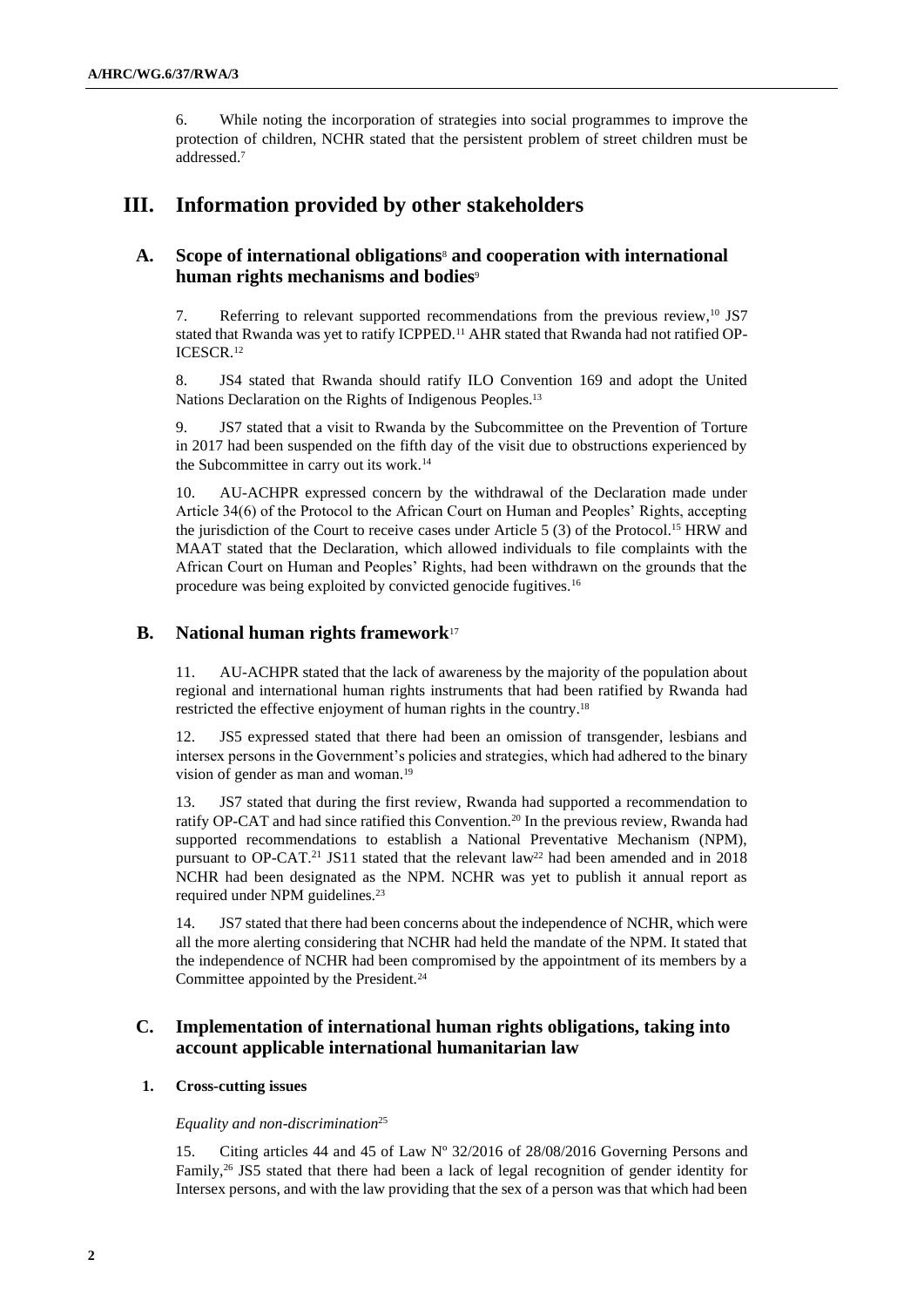recorded in one's birth certificate, no provision had been made for sex reassignment in the birth records.<sup>27</sup>

16. While commending Rwanda for criminalizing discrimination, JS5 expressed concern by the lack of explicit mention of gender identity as one of the prohibited ground of discrimination.<sup>28</sup>

17. JS8 stated that sex workers had faced discrimination in their communities, religious spaces and even in civil society. Children of sex workers had been regarded as outcasts.<sup>29</sup>

#### *Development, the environment, and business and human rights*

18. Expressing concerns in relation to extractive industries and the environment, <sup>30</sup> AU-ACHPR stated that Rwanda should adopt laws that protect the right to environment and establish a regulatory body to monitor implementation of these laws.<sup>31</sup>

19. JAI stated that Rwanda was highly vulnerable to climate change because its economy relied on agriculture and hydroelectric power. In 2020, Rwanda was the first African country, and the least developed country, to submit stricter emissions target for 2030.<sup>32</sup>

### **2. Civil and political rights**

#### *Right to life, liberty and security of person*<sup>33</sup>

20. Referring to relevant supported recommendations for the previous review,<sup>34</sup> some of which Rwanda had considered to be implemented or in the process of being implemented,<sup>35</sup> HRW stated during the period under review, Rwanda had consistently failed to conduct credible and effective investigations into allegations of extrajudicial executions, enforced disappearances, arbitrary detention, torture and ill-treatment and to prosecute alleged perpetrators. Rwandan authorities had continued to arrest and detain people in unofficial military detention centres, where scores of detainees had been tortured.<sup>36</sup>

21. HRW stated that it had documented how state security summarily killed at least 37 suspected petty offenders, in what appeared to be part of a broader strategy to spread fear, enforce order, and deter any resistance to Government orders or policies. A report by NCHR concluded that the research by HRW was "full of falsehoods". Rather than investigating and prosecuting those allegedly responsible, Government officials had threatened and coerced victims' families to present false information about what had happened to their loved ones.<sup>37</sup>

22. AI stated that during the period under review, it had documented several cases of probable enforced disappearances.<sup>38</sup> JS7 stated that members of opposition political parties had been targeted for enforced disappearance.<sup>39</sup>

23. HRW stated that it had documented how the military had frequently detained and tortured people, beating them, asphyxiating them, using electric shocks and staging mock executions in military camps around Kigali and in the northwest of the country. Most of the detainees had been held incommunicado for months on end in deplorable conditions.<sup>40</sup> AI cited cases of suspicious deaths in detention.<sup>41</sup>

24. AU-ACHPR stated that Rwanda should establish a database on torture-related complaints in order to determine the prevalence of torture in police stations.<sup>42</sup>

25. AU-ACHPR stated that Rwanda should adopt laws to improve its programmes and policies with a view to eradicating harmful cultural practices. 43

26. JS5 stated that there had been a lack of adequate legislative protection against genderbased violence for LGBTI persons, as such violence had been defined in law as an act that resulted in a bodily, psychological, sexual and economic harm to female or male persons.<sup>44</sup>

27. JS11 stated that suspects had not been separated from convicted persons and minors had not been separated from adults in detention facilities.<sup>45</sup>

28. AU-ACHPR stated that Rwanda should effectively implement laws and policies on the granting of bail and sentencing to reduce prison overcrowding.<sup>46</sup>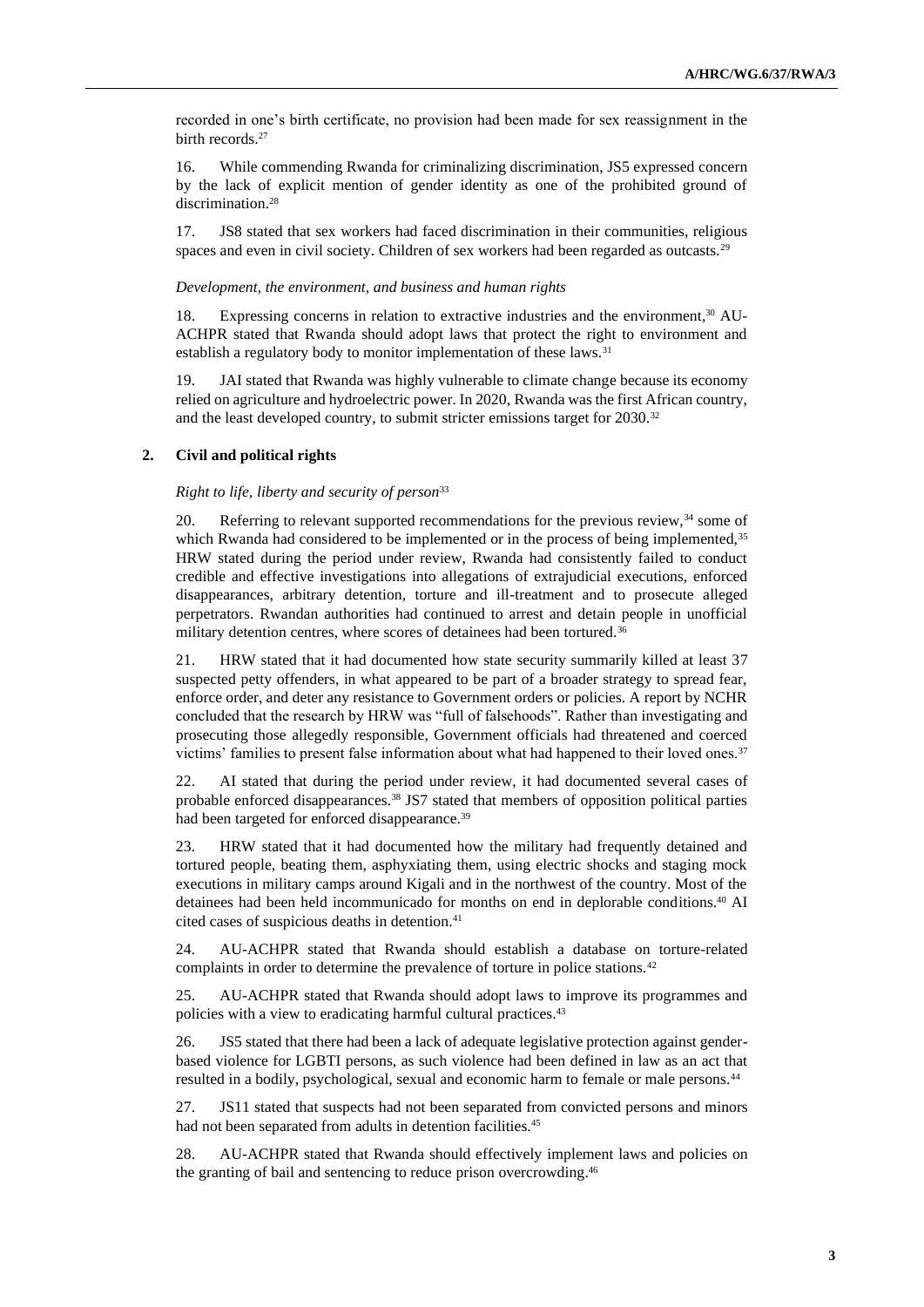#### *Administration of justice, including impunity, and the rule of law*<sup>47</sup>

29. JS10 noted that irregularities had been observed in some politically motivated trials, and the interference of the Executive in politically motivated cases.<sup>48</sup>

30. HRW stated that it had received reports of credible accounts of incommunicado detention, beatings and torture to obtain forced confessions at "Kwa Gacinya", a police station in Gikondo, a residential suburb of Kigali. Many of the victims had been prosecuted on security related charges, and in some cases had been convicted.<sup>49</sup> HRW stated that fair trial standards had been were routinely flouted in many sensitive political cases, in which security-related charges had been used to prosecute prominent Government critics.<sup>50</sup>

31. FN stated that trials of Government critics had been replete with due process violations. It cited the examples of the trial of former military officers Frank Rusagara and Tom Byabagamba, were one of the prosecution witnesses had also served as a judge in a pretrial hearing, and the case of Dianne and Adeline Rwigara, where the two women had been unable to review their own case files and the prosecution had failed to disclose its evidence to the defence.<sup>51</sup>

32. JS11 stated that legal aid services had been inadequately coordinated and funded and that there had been a gap between the high demand and low supply of legal representation services for the poor.<sup>52</sup> AU-ACHPR stated that Rwanda should extend legal services to persons in police custody and should respect the 48 hours duration of police custody. 53

#### *Fundamental freedoms and the right to participate in public and political life*<sup>54</sup>

33. JS3 stated that at the previous review, Rwanda had committed to ensure the right to freedom of association, guarantee an adequate environment for the opposition and increase space for civil society. However, relevant supported recommendations had remained unimplemented.<sup>55</sup>

34. ADF stated that although Rwanda had taken tentative steps to enhance freedom of religion or belief, incidents of discrimination against minority religious groups had remained significant.<sup>56</sup>

35. ECLJ stated that in 2018, Rwanda had passed a law to regulate faith-based organizations, and even those who may become pastors. The law was long, complicated, and intrusive.<sup>57</sup> JC stated that faith-based organizations had been required to apply for legal-status and that leaders of such organizations must have academic qualifications. These requirements, amongst others, had hindered the free practice of religious groups. In August 2018, about 8000 churches and religious organizations had been shut down.<sup>58</sup> In addition, about 100 mosques had been closed, according to  $ECLJ$ ,<sup>59</sup> who called for a revision of the  $law<sup>60</sup>$ 

36. Referring to supported recommendations from the previous review, JS1 stated the protection of the right to freedom of expression in Article 38 of the Constitution<sup>61</sup> was not aligned with international standards, pursuant to Article 19(3) of the ICCPR. $62$  In addition, the revision of the Penal Code in 2018, had led to the introduction of restrictive provisions.<sup>63</sup> Noting that the Supreme Court had repealed Articles 154 and 233 of the Penal Code, JS1 remained concerned by the retention of Articles 194 and 236.<sup>64</sup>

37. ADF stated that the laws proscribing "genocide ideology" or "sectarianism" overstepped their intended purpose to curtail freedom of expression. These laws had been misused to erase Government criticism.<sup>65</sup>

38. In relation to freedom of expression on-line, JS1 stated that the ICT Law<sup>66</sup> was incompatible inter alia with the ICCPR and referred to Articles 22, 60, 126 and 206 of that legislation.<sup>67</sup> JS3 stated that this Law had codified specific restrictions on internet activities that were antithetical to internet freedom.<sup>68</sup>

39. JS6 stated that in a statement on 13 April 2020 regarding journalism during the COVID-19 pandemic, the Rwanda Media Commission stated that individuals with YouTube channels were not allowed to conduct and broadcast interviews as they were not journalists, despite the law recognising the right of everyone to receive, disseminate or send information through the internet.<sup>69</sup>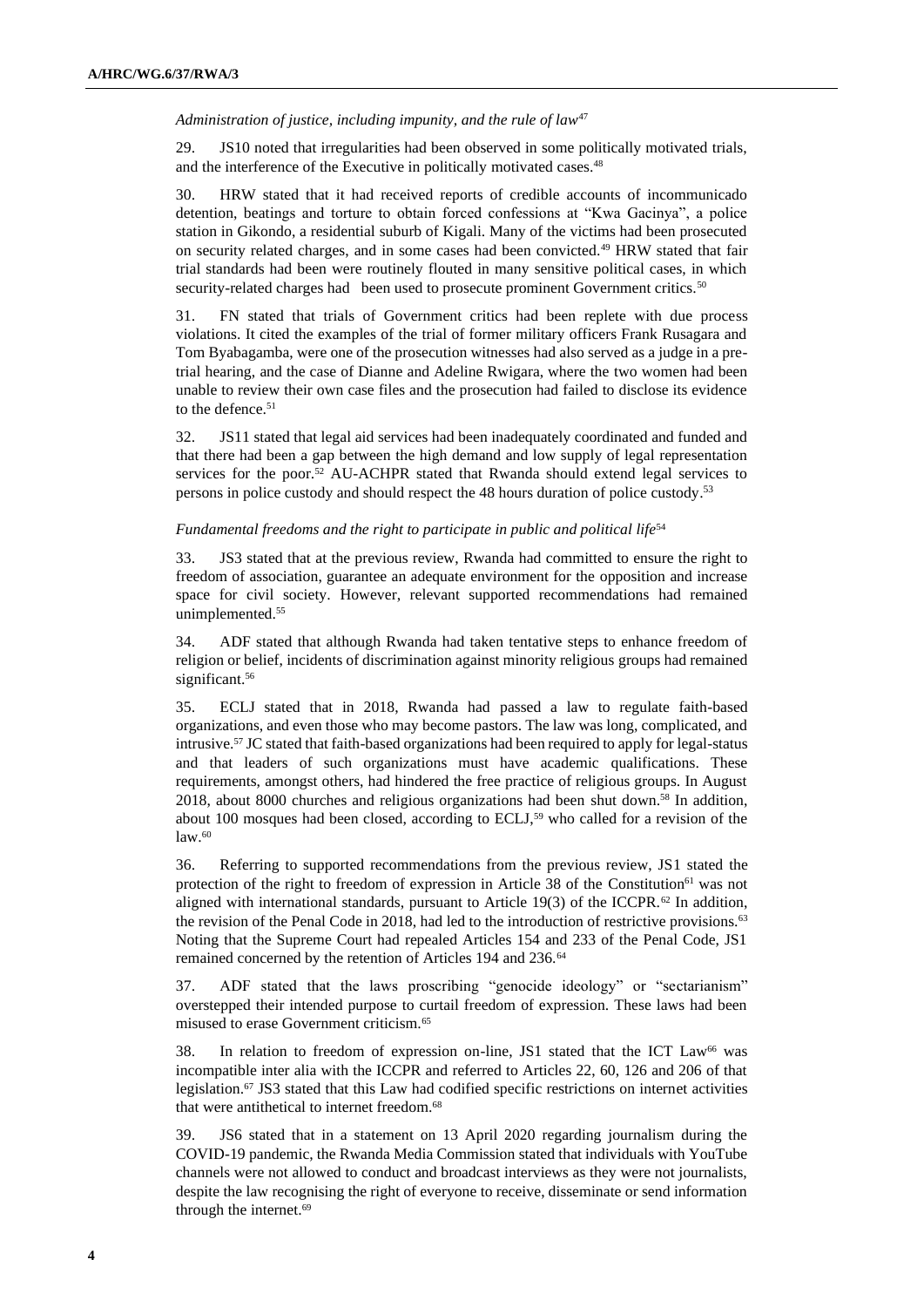40. Referring to Articles 2(19), 5, 9 and 13 of the Media Law, JS1 stated that this legislation lacked compliance with international standards on freedom of expression and privacy.<sup>70</sup> The Rwanda Media Commission had been unable to function as an independent, self-regulatory body because of it lack of recognition in the Media Law.<sup>71</sup> JS1 noted that a report by a Committee of Inquiry established by Rwanda Utilities Regulatory Authority, had resulted in an indefinite ban on the British Broadcasting Corporation's Kinyarwanda service.<sup>72</sup>

41. JS3 stated that although Article 169 of the Penal Code on criminal defamation had been repealed, other articles criminalizing defamation had been maintained.<sup>73</sup> AU-ACHPR stated that Rwanda should finalize the process of decriminalizing defamation by repealing relevant provisions in the Penal Code.<sup>74</sup>

42. JS3 stated that the freedom of expression and media freedoms had been severely and unwarrantedly restricted.<sup>75</sup> Referring to relevant supported recommendations from the previous review, JS1 stated that journalists had continued to report concerning levels of harassment and intimidation.<sup>76</sup> JS3 stated that journalists had been unable to engage in investigative reporting on politically sensitive issues for fear of reprisals and related prosecutions, and when journalists had spoken out they had been routinely persecuted.<sup>77</sup> HRW stated that few journalists challenge official Government narratives and policies, or investigate allegations of human rights abuses, especially against senior Government officials. Harassment, suspicious disappearances, and the fear of prosecution had pushed many journalists to engage in self-censorship.<sup>78</sup>

43. Noting that in 2019, Rwanda had been ranked 155<sup>th</sup> out of 180 in the World Press Freedom Index, JS7 stated that numerous independent news outlets and opposition blogs had remained inaccessible online. 79

44. HRW stated that civil society had been weak due to many years of intimidation and interference. Onerous registration requirements and bureaucracy had prevented human rights groups from operating effectively.<sup>80</sup>

45. AI stated that despite the reform of the legislation governing non-governmental organizations,<sup>81</sup> the registration process had remained overly burdensome. <sup>82</sup> JS7 stated that the law governing the functioning of international organizations (Law No. 05/2012 of 17 February 2012) had impeded their freedom to determine their structure and activities.<sup>83</sup>

46. JS3 stated that a new law on the prevention and punishment of cybercrimes<sup>84</sup> imposed a number of restrictions, and expressed concerns that this law would be used to crack down on opposition activities, as opposition figures and groups had been considered as terrorists.<sup>85</sup>

JS3 stated that Rwanda had restricted access to public broadcasting for opposition political parties and civil society organizations critical of the Government, while the ruling party had dominated the public broadcaster.<sup>86</sup> Several websites and independent on-line news outlets had been restricted during the 2017 election period.<sup>87</sup>

48. JS3 stated that since 2015, threats, arbitrary arrests, intimidation and harassment of human rights defenders and other dissenting voices had been matched by increasingly sophisticated online smear and intimidation campaigns.<sup>88</sup> In almost all instances, the Government had been responsible for human rights violations against human rights defenders who had dared to speak out against the Government.<sup>89</sup> JS10 stated that there had been a lack of policy and law to protect the work of human rights defenders.<sup>90</sup>

49. JS3 stated that access to information and communication had improved due to a strategy by Rwanda to develop an information economy, and considered a relevant supported recommendation from the previous review to be partially implemented.<sup>91</sup>

50. Expressing concerns in relation to access to information,<sup>92</sup> AU-ACHPR stated that Rwanda should take appropriate measures to ensure public institutions were empowered in their duty to promote the right to access information through training, advocacy, as well as material and financial resources, ensure that the public is aware of their rights with regards to access to information through capacity building programs, and ensure that the law relating to the protection of whistle-blowers was designed to protect whistle-blowers.<sup>93</sup>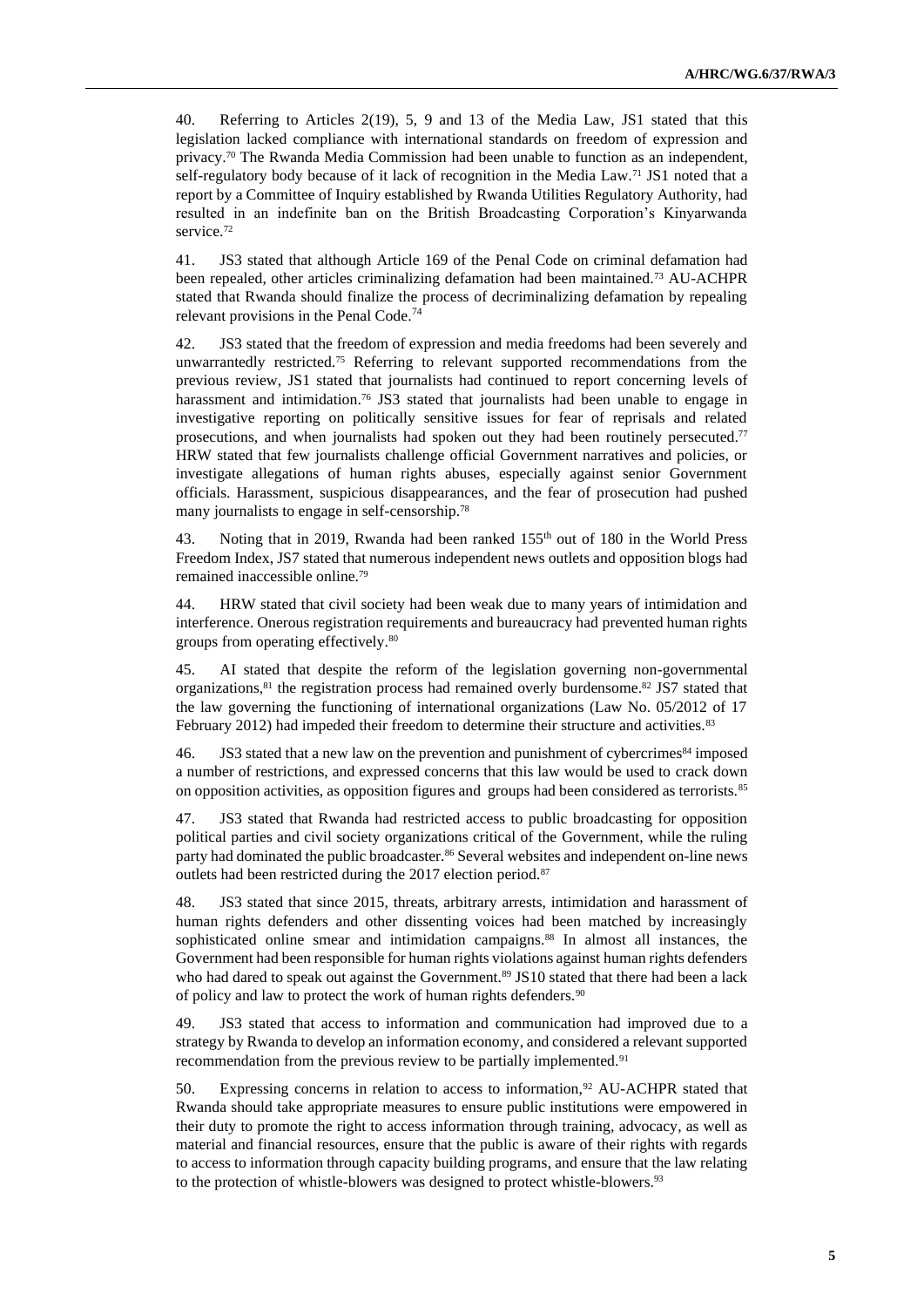51. JS1 stated that the proper realisation of access to information had been inhabited by the lack of appropriate sanctions for information officers who had deliberately withheld information requested, as the discretionary power of the Office of the Ombudsman had not translated into appropriate sanctions following an officer's failure to disclose information. The right to access to information was also undermined by the National Security Ministerial Order.<sup>94</sup>

52. Referring to a relevant supported recommendation from the previous review, <sup>95</sup> JS1 commended Rwanda for the steps taken to improve internet access, but noted that the uptake had been extremely low and that the rural-urban divide had not been narrowed.<sup>96</sup> JS6 stated that the internet had remained beyond the reach of many citizens, particularly those in rural areas.<sup>97</sup>

53. JS3 stated that the political landscape was heavily tilted in favour of the ruling party, the Rwandan Patriotic Front.<sup>98</sup> Although the 2017 election was declared free and fair by the National Electoral Commission, independent election observers had disagreed, citing a climate of fear and intimidation of several independent candidates.<sup>99</sup> JS7 stated that the 2017 election had taken place in a context of closed political space.<sup>100</sup> HRW stated that before and after the 2017 election, Rwanda had limited the ability of civil society groups, the media, international human rights organizations, and political opponents to function freely and independently. Opposition candidates had reported harassment, threats, and intimidation. Government authorities had arrested, forcibly disappeared, or threatened political opponents.<sup>101</sup>

54. JS10 identified, as a challenge, the process of registering political parties and the requirement of prior approval from the authorities to hold meetings for members of political parties.<sup>102</sup>

### *Prohibition of all forms of slavery*<sup>103</sup>

55. JC stated that there was a presence of sex trafficking and forced labour in Rwanda. Although several victims of trafficking were rescued, there were no reported convictions for trafficking.<sup>104</sup> There was no formal mechanism to proactively identify trafficking victims.<sup>105</sup>

56. JS9 stated that there was a lack of a comprehensive policy specifically addressing trafficking in children and data on trafficking in children, amongst others.<sup>106</sup>

57. ECLJ stated that Rwanda should increase its efforts to enforce the law to combat human trafficking, including by enhancing the training of its military and law enforcement agencies.<sup>107</sup>

### *Right to privacy and family life*

58. JS1 stated that, pursuant to Articles 33 and 180 of the ICT Law, <sup>108</sup> police officers and Rwanda Utilities Regulatory Authority had the authority to search, seize and/or inspect electronic communication systems or equipment, including radio communications without judicial oversight. Article 23 of this Law, placed a mandatory obligation on intermediaries to equip the electronic communications network and service with technical instruments and features that allow and facilitate the lawful interception of electronic communications and monitoring.<sup>109</sup>

59. Referring to the Law on interception of communication,<sup>110</sup> JS1 stated that this Law did not comply with international standards.<sup>111</sup> It failed to specify the types of communication that might be intercepted, did not provide for notice of such interception and made no allowance for damages were privacy had been violated. The Law provided a monitoring framework that lacked independence.<sup>112</sup> JS6 stated that the Law has had a chilling effect on exchange of information due to fear of persecution.<sup>113</sup>

60. JS6 stated that Rwanda had Pegasus, a sophisticated malware that is injected into a target's phone through text sent by "WhatsApp" and it had been reported that Rwanda had paid millions of dollars to spy on Government critics and dissidents through "WhatsApp".<sup>114</sup>

61. JS1 stated that the mandatory SIM card registration process, pursuant to the SIM Cards Regulations,<sup>115</sup> had heightened the Government's ability to monitor and access data of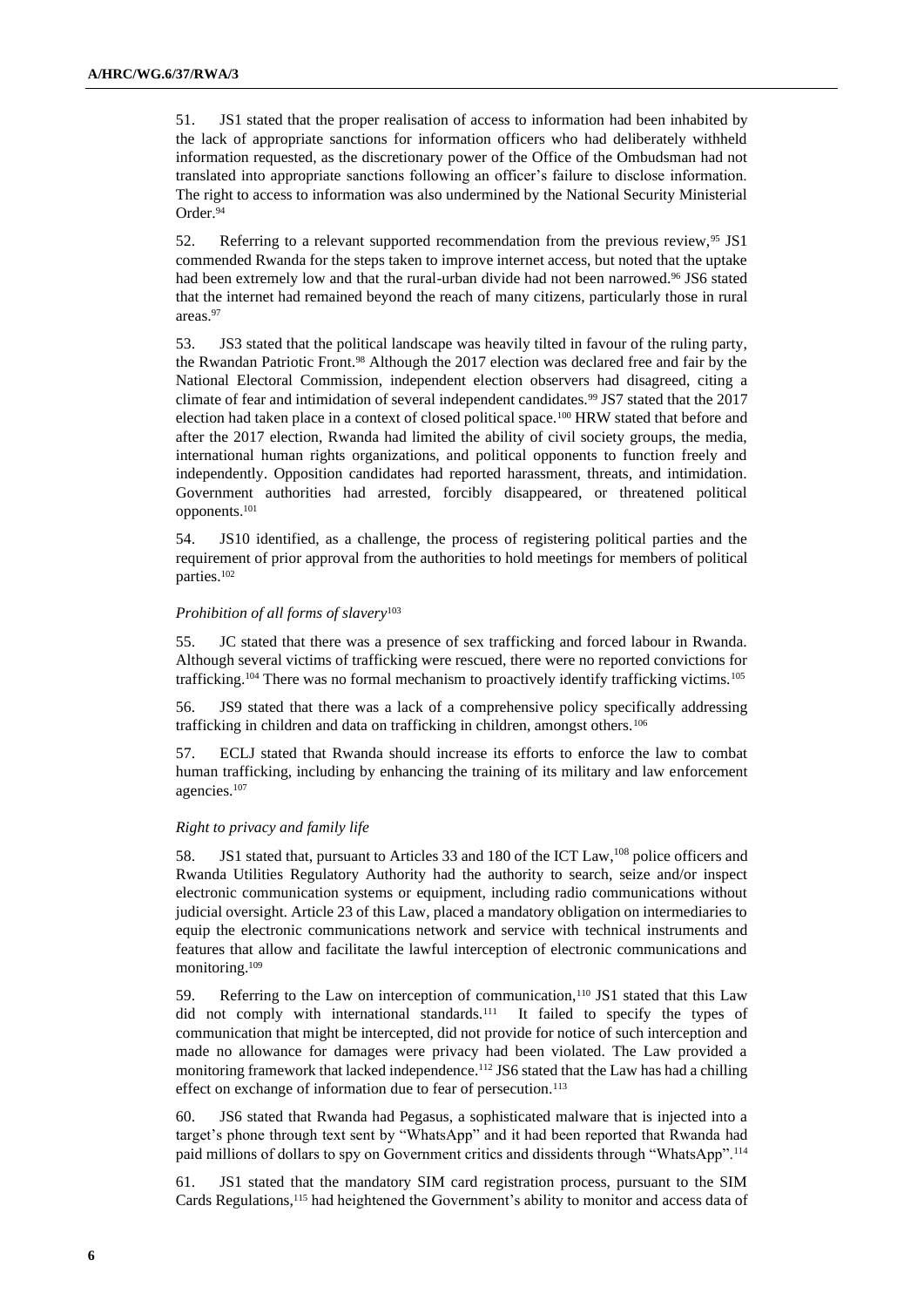mobile phone users. Article 25 of the Regulations permitted the Rwanda Utilities Regulatory Authority to have potentially limitless access to an operator's SIM card registration database, which threatened to undermine the confidentiality of digital communications and place restrictions on digital anonymity. Rwanda was using Pegasus which allegedly permitted the remote installation of malware and designed to intercept and extract information and communications from mobile phones and devices.<sup>116</sup>

62. Noting that Rwanda had been working on establishing a national digital ID programme, JS1 stated that the mandatory use and collection of biometric data in the new digital ID card had raised unique concerns, including the unchecked and mass surveillance initiatives and the additional identity risks associated with malicious hacking and cyber intrusion. The aggregation and use of biometric data should be sharply limited, even if such aggregation and use is aimed at increasing convenience or justified as a way to enhance security.<sup>117</sup> JS1 also stated that Rwanda had continued to operate without a functional and independent data protection authority.<sup>118</sup>

63. JS6 stated that the measures introduced to curb the COVID-19 pandemic had included mobile phone enabled contact tracing and registration requirements at restaurants and hotels and called for rigorous data protection and privacy safeguards, to prevent misuse of the data by state authorities.<sup>119</sup>

64. ADF stated that practicing Jehovah's Witnesses had experienced difficulties entering into marriage, because Government officials presiding over wedding ceremonies generally required couples to take a pledge while touching the national flag, a requirement that Jehovah's Witnesses rejected on religious grounds.<sup>120</sup>

## **3. Economic, social and cultural rights**

*Right to work and to just and favourable conditions of work*<sup>121</sup>

65. Concerned with the persistently high rate of unemployment amongst the youth amidst the different strategies put in place by the Government,<sup>122</sup> AU-ACHPR urged Rwanda to promote skills and innovation for new types of jobs to provide employment opportunities for them.<sup>123</sup>

66. AU-ACHPR urged Rwanda to implement the National Employment Policy and ensure that programmes intended to promote employment had a component on financial literacy.<sup>124</sup>

67. While welcoming the decriminalization of sex work,<sup>125</sup> JS5 stated that the national policy against delinquency,<sup>126</sup> which cites, amongst others, prostitution as a delinquent conduct, fuelled the stigma towards female sex workers.<sup>127</sup> It was concerned about the administrative detention of sex workers.<sup>128</sup> JS8 stated that the programme introduced to provide income generating activities to help sex workers leave the industry, presumed that sex workers can be persuaded to adopt alternative ways of providing for themselves and their families.<sup>129</sup>

#### *Right to social security*<sup>130</sup>

68. JS11 stated there had been inadequate monitoring and evaluation mechanisms to ensure that the policies to improve the welfare of Rwandans maximized their intended impact. Also, the full implementation of the policies had been affected by budget constraints. 131

69. J11 expressed concern about the lack of inclusion of all vulnerable persons and historically marginalized groups in the social protection programmes and that the cash transfers from these programmes had not been commensurate with the cost of living.<sup>132</sup>

#### *Right to an adequate standard of living*<sup>133</sup>

70. JS7 stated that the closure of the Rwanda-Uganda border in February 2019 has had a far reaching impact on the lives and livelihoods of the local people and the local economy.<sup>134</sup>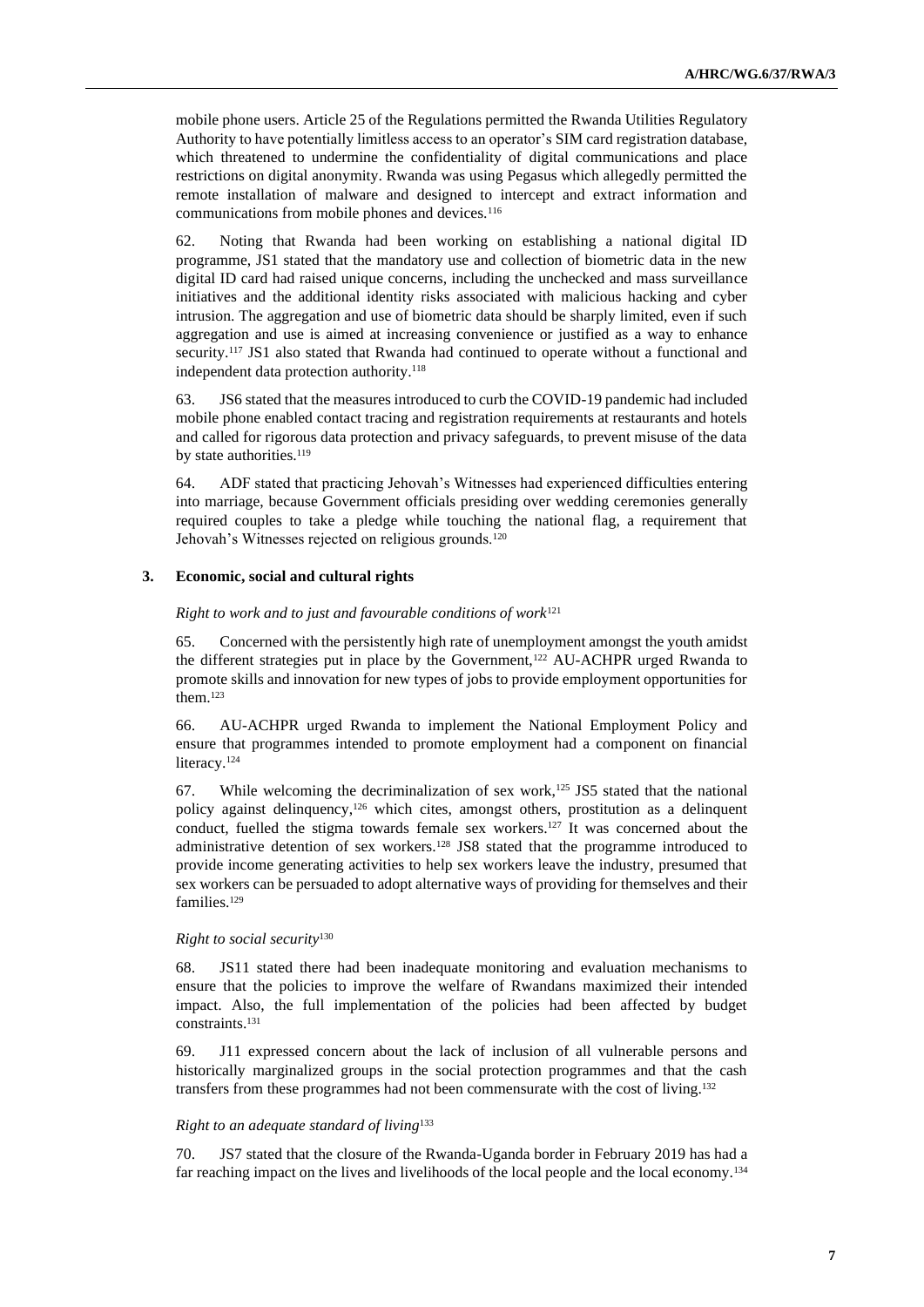71. While commending Rwanda for providing assistance to people living in rural areas to acquire low cost housing, AU-ACHPR expressed concern about the need for adequate housing especially among widows and female headed households.<sup>135</sup>

72. While noting relevant policies and programmes, JS10 stated that malnutrition and insufficient food persisted in some parts of the country.<sup>136</sup> JS11 was concerned by the relatively high levels of malnutrition amongst children and the inadequate funding for the agriculture sector.<sup>137</sup>

73. JS10 stated that the right to property had been inter alia eroded by the expropriation of privately owned land by the authorities and destruction of houses without compensation.<sup>138</sup>

## *Right to health*<sup>139</sup>

74. Recalling the pledge made by Rwanda during its first review,<sup>140</sup> JS7 stated that as of 2019, about 90 percent of Rwandans had health insurance under either Government or private schemes. Beneficiaries of the CBHI scheme "Mutulle de Sante" have raised concerns about the shortage of essential medicines and the irregularities with the "*Ubudehe"* system, which categorised beneficiaries based on socioeconomic status, had incorrectly categorised some beneficiaries.<sup>141</sup>

75. Referring to a supported recommendation from the previous review relating to access to obstetrical care, JS2 stated the law passed in 2016 on reproductive health,<sup>142</sup> contained provisions which raised concern and omitted critical reproductive health services, as antenatal and postnatal care and abortion services.<sup>143</sup>

76. JS2 stated that although the Maternal Mortality Ratio had dropped, it was still relatively high in light of the Sustainable Development Goal to reduce the maternal mortality ratio to less than 70 per 100,000 live births.<sup>144</sup> Citing a study from a referral hospital in Rwanda, JS2 stated that the most common preventable causes were medical errors, shortages of medical supplies, and the lack of patient education and understanding of obstetric emergencies.<sup>145</sup> More than half of the women did not attend the minimum four antenatal care visits,<sup>146</sup> as recommended by the World Health Organization. Also, continuous training opportunities for antenatal care providers was rare.<sup>147</sup>

77. JS2 stated that in relation to abortion, Rwanda had taken steps to implement relevant supported recommendations from the previous review,<sup>148</sup> which had demonstrated the country's commitment to ensuring compliance with international human rights standards. However, abortion was yet to be decriminalized.<sup>149</sup> Doctors alone were permitted to provide abortion services and where a request for an abortion was based on the risk of the woman, girl or the foetus, confirmation of such risk by two doctors was required. Considering the limited number of doctors in the country, these requirements served as a barrier to accessing safe and legal abortion, and exposed girls and women to unsafe abortions. The potential of prosecution, deterred girls and women from seeking the necessary post-abortion treatment after procuring unsafe abortions.<sup>150</sup>

78. JS7 stated that it had been reported in 2018 that 38 percent of children under 5 years of age were stunted and 2 percent suffered from acute malnutrition. Land consolidation policies contributed to the problem of malnutrition as land consolidation lead to an increased consumption of roots and tubers and a decrease consumption of meat, fish and fruits, and a lower availability of vitamin B12.<sup>151</sup>

79. JS8 stated that sex workers had been afraid of accessing healthcare facilities and that pregnant sex workers had experienced difficulties in accessing prenatal and postnatal care since they were expected to be accompanied by their partners in some Government facilities.<sup>152</sup>

80. JS5 stated that female sex workers and LGBTI persons had faced difficulties in accessing health services due to their perceived behaviour and physical appearance.<sup>153</sup> The Fourth Health Sector Strategic Pan (2018-2024), which set out the strategic direction for the health sector, made no specific mention of LGBTI persons or their health needs.<sup>154</sup> Concern had also been raised about the exclusion of Transgender persons from the guidelines on HIV and STIs.155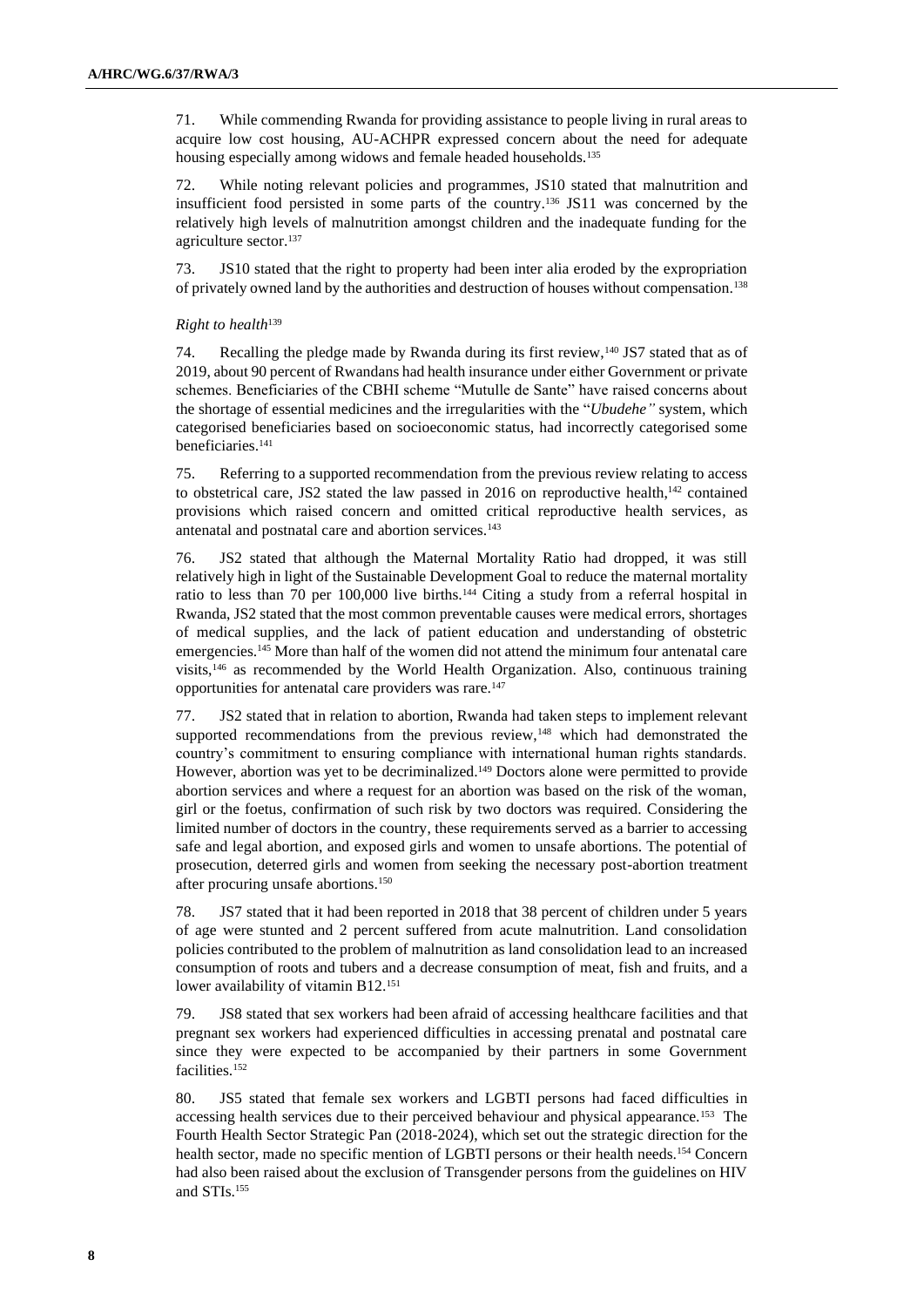#### *Right to education*<sup>156</sup>

81. Referring to relevant supported recommendations from the previous review,<sup>157</sup> and while commending Rwanda for increasing education infrastructure, among other relevant initiatives, JS9 noted the long distances pupils had to walk to school in rural areas, and the lack of access to digital e-learning platforms, particularly for children in rural areas and children from poor households.<sup>158</sup> It also noted that although education in public schools was free, schools had continued to charge fees, leading to children dropping out of school.<sup>159</sup>

82. Referring to a relevant supported recommendation from the previous review,<sup>160</sup> and while welcoming developments in the education sector, JS9 noted inter alia the high number of pupils per class and the lack of sufficient facilities such as laboratories.<sup>161</sup>

83. JS9 stated that there was an insufficient number of qualified teachers and a lack of facilities in schools for children with disabilities, amongst others.<sup>162</sup> JS11 stated that there was a need to focus on education for children with disabilities and other special needs.<sup>163</sup>

84. JS9 stated that there was a need for human rights education and training at all levels of learning.<sup>164</sup>

85. While commending Rwanda for the introduction of school feeding programmes to promote child nutrition, JS9 noted that this programme had not reached some parts of the country.<sup>165</sup>

## **4. Rights of specific persons or groups**

#### *Women*<sup>166</sup>

86. Referring to relevant supported recommendations from the previous review, <sup>167</sup> JS2 stated that while Rwanda had made progressive developments in attempting to eliminate gender based violence, sexual and gender-based violence had continued to be wide spread and a prevalent danger for adolescent girls and women.<sup>168</sup> JS11 stated that interventions had not adequately covered the medical, psycho-social, legal and economic dimensions and had been centred on perpetrators instead of victims.<sup>169</sup> JS2 stated that victims had faced significant barriers when accessing justice.<sup>170</sup>

#### *Children*<sup>171</sup>

87. HRW stated that at the previous review, Rwanda had supported recommendations on the protection of children in difficult circumstances, such as street children and on the regulation of transit and rehabilitation centres.<sup>172</sup> Transit Centres were now governed by a 2017 law establishing the National Rehabilitation Service, which states that anyone exhibiting "deviant behaviours"<sup>173</sup> can be held in the transit centre for up to two months, without any further legal justification or oversight. This law provided cover for the police to round up and arbitrarily detain children in transit centres.<sup>174</sup>

#### *Persons with disabilities*<sup>175</sup>

88. AU-ACHPR commended Rwanda for the establishment of the National Council for Persons with Disabilities and the Code of Practice on Disability Mainstreaming in Public Service.<sup>176</sup>

89. Referring to a relevant supported recommendation from the previous review, $177$  and while noting the initiatives taken by Rwanda, JS9 expressed concern about the stigma experienced by children with disabilities in their family and community.<sup>178</sup>

#### *Minorities and indigenous peoples*<sup>179</sup>

90. AU-ACHPR expressed concern that the post-genocide approach to ethnicity could impact negatively on indigenous groups such as the *Batwa.* It urged Rwanda to recognise indigenous communities, as well as promote their culture and tradition.<sup>180</sup>

91. JS3 stated that the *Batwa* had been forcibly displaced from their ancestral forest lands without any compensation which had a negative impact on their livelihoods, way of life and culture.181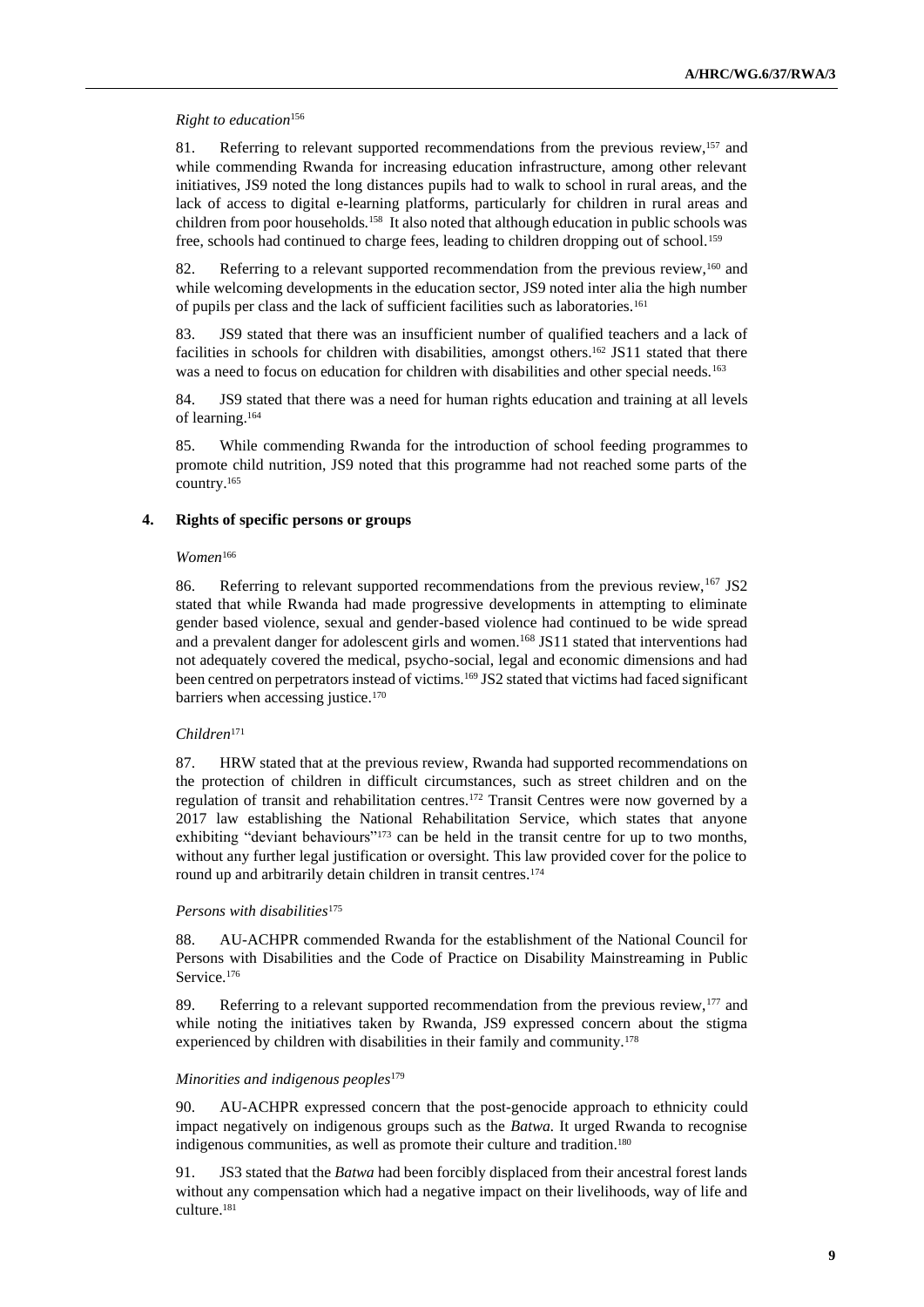92. JS4 stated that the *Batwa* rarely had access to justice, with the majority of them not knowing their rights.<sup>182</sup> The lack of representation of the *Batwa* in decision-making bodies, prevented the *Batwa* from injecting it aspirations and needs in the development of laws, policies and action plans in relation to their socio-economic well-being. <sup>183</sup> The *Batwa* faced challenges in accessing Government development and poverty reduction programmes.<sup>184</sup> Noting the policy of free primary and secondary education, JS4 stated that hunger, food insecurity and the lack of economic means and school materials had been the main causes of school dropouts.<sup>185</sup> JS12 stated that *Batwa* children had not benefitted from the Government's educational policies.<sup>186</sup>

93. JS12 stated that the *Batwa* had faced disproportionate rates of malnutrition and related health problems in infants, children and pregnant women.<sup>187</sup> JS4 stated that the majority of the *Batwa* could not afford food and did not have cultivatable land to produce their own food.<sup>188</sup> The majority of the *Batwa* had not benefitted from the mutual health insurance and those who did benefit, did not have the user fees.<sup>189</sup>

94. JS12 stated that the *Batwa* who had been given houses under the social housing policy had reported that the houses were too small in relation to the number of family members.<sup>190</sup> JS4 stated that some of the houses built were yet to be completed with door and windows, and some *Batwa* did not have appliances in their homes.<sup>191</sup>

### *Refugees and asylum seekers*<sup>192</sup>

95. AI stated that since September 2019, Rwanda has hosted African refugees and asylum-seekers evacuated from detention centres in a third country through an emergency transfer mechanism. The Memorandum of Understanding signed with United Nations High Commissioner for Refugees and the African Union states that the transfer would be voluntary. The options for durable solutions open to those transferred to Rwanda include resettlement into a third country, return to country of origin, return to a country of where first asylum had been granted, or remaining in Rwanda, subject to agreement with the authorities.<sup>193</sup>

96. HRW stated that in February 2018, police fired live ammunition at unarmed refugees protesting outside UNHCR office in Karongi District Western Province, killing about 12 people. A report published by NCHR concluded that the police used force as a last resort, contradicting HRW's findings.<sup>194</sup>

#### *Stateless persons*<sup>195</sup>

97. Referring to relevant supported recommendations from the previous review,<sup>196</sup> JS9 welcomed the developments to ensure the birth registration of children including the countrywide mass campaigns, but noted that some parents did not understand the reasons for registering the births of children, amongst others.<sup>197</sup> JS11 stated that the majority of the children registered through the mass campaigns did not receive their birth certificates.<sup>198</sup>

#### *Notes*

|  |                                | <sup>1</sup> The stakeholders listed below have contributed information for this summary; the full texts of all<br>original submissions are available at: www.ohchr.org. (One asterisk denotes a national human rights |
|--|--------------------------------|------------------------------------------------------------------------------------------------------------------------------------------------------------------------------------------------------------------------|
|  | institution with "A" status):  |                                                                                                                                                                                                                        |
|  | Civil society                  |                                                                                                                                                                                                                        |
|  | <i>Individual submissions:</i> |                                                                                                                                                                                                                        |
|  | ADF                            | ADF International, Geneva (Switzerland);                                                                                                                                                                               |
|  | AHR                            | Advocates for Human Rights, Minneapolis (United States of                                                                                                                                                              |
|  |                                | America);                                                                                                                                                                                                              |
|  | AI                             | Amnesty International, London (United Kingdom);                                                                                                                                                                        |
|  | <b>ECLJ</b>                    | European Centre for Law and Justice, Strasbourg (France);                                                                                                                                                              |
|  | FN                             | Freedom Now, Washington DC (United States of America);                                                                                                                                                                 |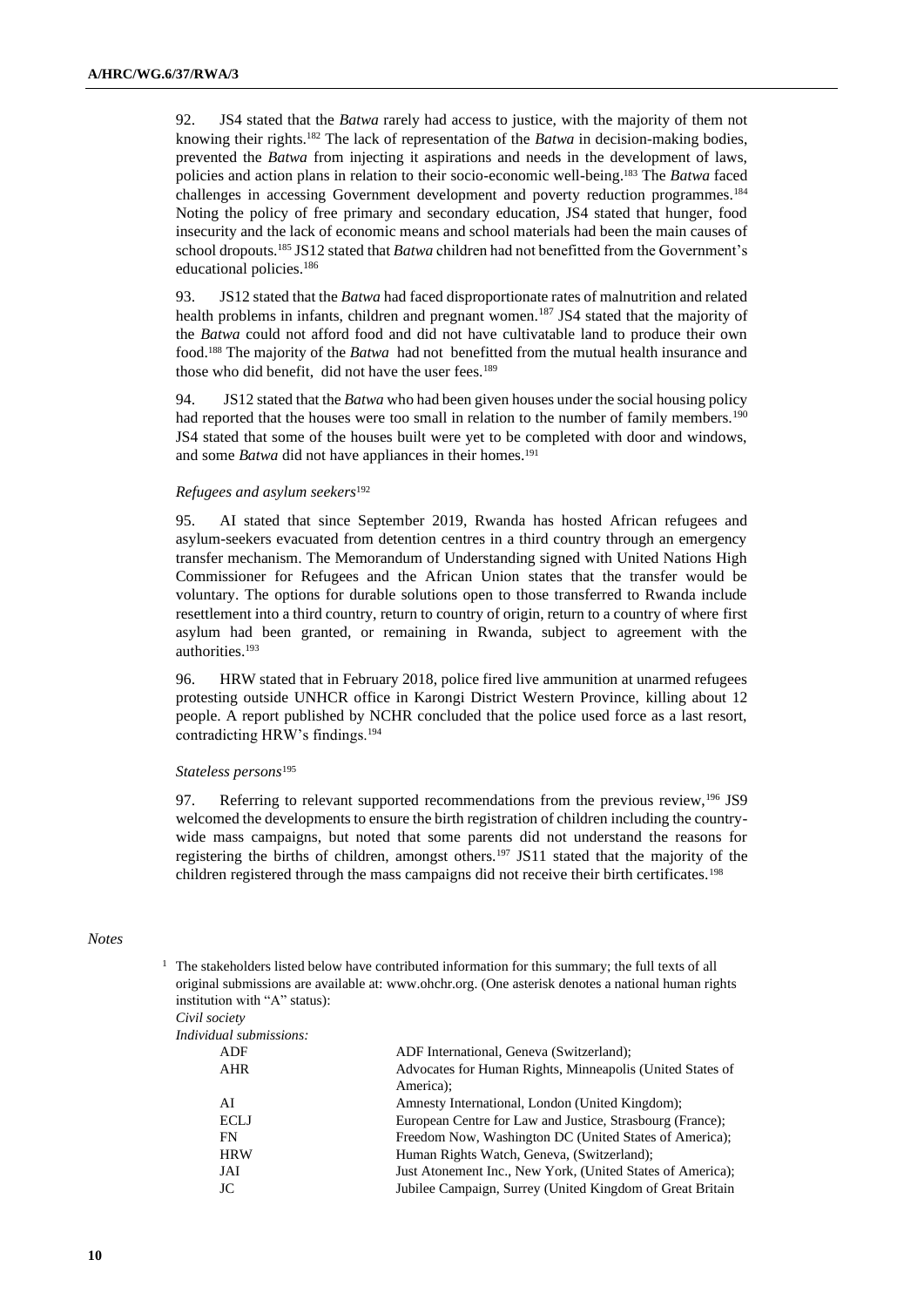| <b>MAAT</b>        | and Northern Ireland);<br>Maat Foundation for Peace Development and Human Rights,<br>Cairo (Egypt).                                                                                                                                                                                                                                                                                                                                                                                                                                                                                                                                                                                                                                                                                                                                                                                                    |
|--------------------|--------------------------------------------------------------------------------------------------------------------------------------------------------------------------------------------------------------------------------------------------------------------------------------------------------------------------------------------------------------------------------------------------------------------------------------------------------------------------------------------------------------------------------------------------------------------------------------------------------------------------------------------------------------------------------------------------------------------------------------------------------------------------------------------------------------------------------------------------------------------------------------------------------|
| Joint submissions: |                                                                                                                                                                                                                                                                                                                                                                                                                                                                                                                                                                                                                                                                                                                                                                                                                                                                                                        |
| JS <sub>1</sub>    | ARTICLE 19, London (United Kingdom of Great Britain and<br>Northern Ireland), and Access Now (Joint Submission 1);                                                                                                                                                                                                                                                                                                                                                                                                                                                                                                                                                                                                                                                                                                                                                                                     |
| JS <sub>2</sub>    | Center for Reproductive Rights, Health Development<br>Initiative (Joint Submission 2);                                                                                                                                                                                                                                                                                                                                                                                                                                                                                                                                                                                                                                                                                                                                                                                                                 |
| JS3                | CIVICUS, Johannesburg (South Africa) and East and Horn of<br>Africa Human Rights Defenders Project (Joint Submission 3);                                                                                                                                                                                                                                                                                                                                                                                                                                                                                                                                                                                                                                                                                                                                                                               |
| JS4                | Communauté des Piers du Rwanda, Kigali, Rwanda and Hope<br>for Community Development Organization, Kigali (Rwanda)<br>(Joint Submission 4);                                                                                                                                                                                                                                                                                                                                                                                                                                                                                                                                                                                                                                                                                                                                                            |
| JS5                | Health Development Initiative, Ihorere Munyarwanda<br>Organisation, Rwanda NGO Forum on HIV /AIDS and Health<br>Promotion, Strive Foundation Rwanda, Amahoro Human<br>Respect Organisation, My Rights, Safe Friendly Society,<br>Horizon Community Association, Building hope future, RIFA,<br>Bright Future Organization, Hope and Care, Joint Action for<br>Bright Future, Pride Ark Organization, Health and Rights                                                                                                                                                                                                                                                                                                                                                                                                                                                                                 |
|                    | organization, ABAHUJUMUGAMBI, One for All,<br>INDATWA, ABISHYIZE HAMWE and IGITEGO, Kigali                                                                                                                                                                                                                                                                                                                                                                                                                                                                                                                                                                                                                                                                                                                                                                                                             |
| JS <sub>6</sub>    | (Rwanda) (Joint Submission 5);<br>Small Media, London, (United Kingdom of Great Britain and<br>Northern Ireland) and Collaboration on International ICT<br>Policy in East and Southern Africa, Kampala (Uganda) (Joint<br>Submission 6);                                                                                                                                                                                                                                                                                                                                                                                                                                                                                                                                                                                                                                                               |
| JS7                | Ecumenical Network Central Africa, Berlin (Germany) (Joint<br>Submission 7);                                                                                                                                                                                                                                                                                                                                                                                                                                                                                                                                                                                                                                                                                                                                                                                                                           |
| JS8                | African Sex Workers Alliance, Nairobi (Kenya) and Sexual<br>Rights Initiative, Geneva (Switzerland) (Joint Submission 8);                                                                                                                                                                                                                                                                                                                                                                                                                                                                                                                                                                                                                                                                                                                                                                              |
| JS9                | Coalition Umwana ku Isonga comprising of: AGR,<br>AJPRODHO JIJUKIRWA, ARCT RUHUKA, Association<br>BAMPOREZE, AVP, BLAO, CLADHO, CVT, CHRD,<br>COPORWA, HAGURUKA, Association KANYARWANDA,<br>VCO, UMUSEKE Association. Collectif TUBAKUNDE,<br>WATOTO VISION FOR AFRICA, SAFI Life Organization,<br>Lawyers of Hope, UMUHUZA Organization, Kigali<br>(Rwanda) (Joint Submission 9);                                                                                                                                                                                                                                                                                                                                                                                                                                                                                                                    |
| <b>JS10</b>        | La Ligue des Droits de la personne dans la région des Grands<br>Lacs, L'Association Rwandaise pour la Promotion des<br>Connaissances en Droits de l'Homme, Le Conseil National des<br>Organisations Syndicales Libres au Rwanda, Hope for<br>Community Development Organisation, Syndicat des<br>Travailleurs Indépendants de l'Economie Informelle (Rwanda)<br>(Joint Submission 10);                                                                                                                                                                                                                                                                                                                                                                                                                                                                                                                 |
| <b>JS11</b>        | The Legal Aid Forum, Center for Human Rights and<br>Development, Center for Rule of Law Rwanda, Fight<br>Illiteracy Youth Organisation, Strive Foundation Rwanda,<br>Rwanda NGO Forum on HIV/AID, Never Again Rwanda,<br>National Union of Disability Organisations of Rwanda, Faith<br>Victory Association, Hope for Community Development<br>Organisation, Ihorere Munyarwanda Organisation,<br>Association des Jeunes Avocats du Rwanda, Action pour le<br>Développement du Peuple, Association Rwandaise pour la<br>Défense des Droits de la Personne et des Libertés Publiques,<br>Association de la Jeunesse pour la Promotion des Droits de<br>l'Homme et du développement, Association Rwandaise pour la<br>Défense des Droits de l'Homme, Communauté des Potiers du<br>Rwanda, Human Rights First Rwanda Association, Inara<br>Legal Aid Services, Independent Institute of Lay Adventists of |
|                    | Kigali- Legal Aid Clinic, Ligue Rwandaise pour la Promotion                                                                                                                                                                                                                                                                                                                                                                                                                                                                                                                                                                                                                                                                                                                                                                                                                                            |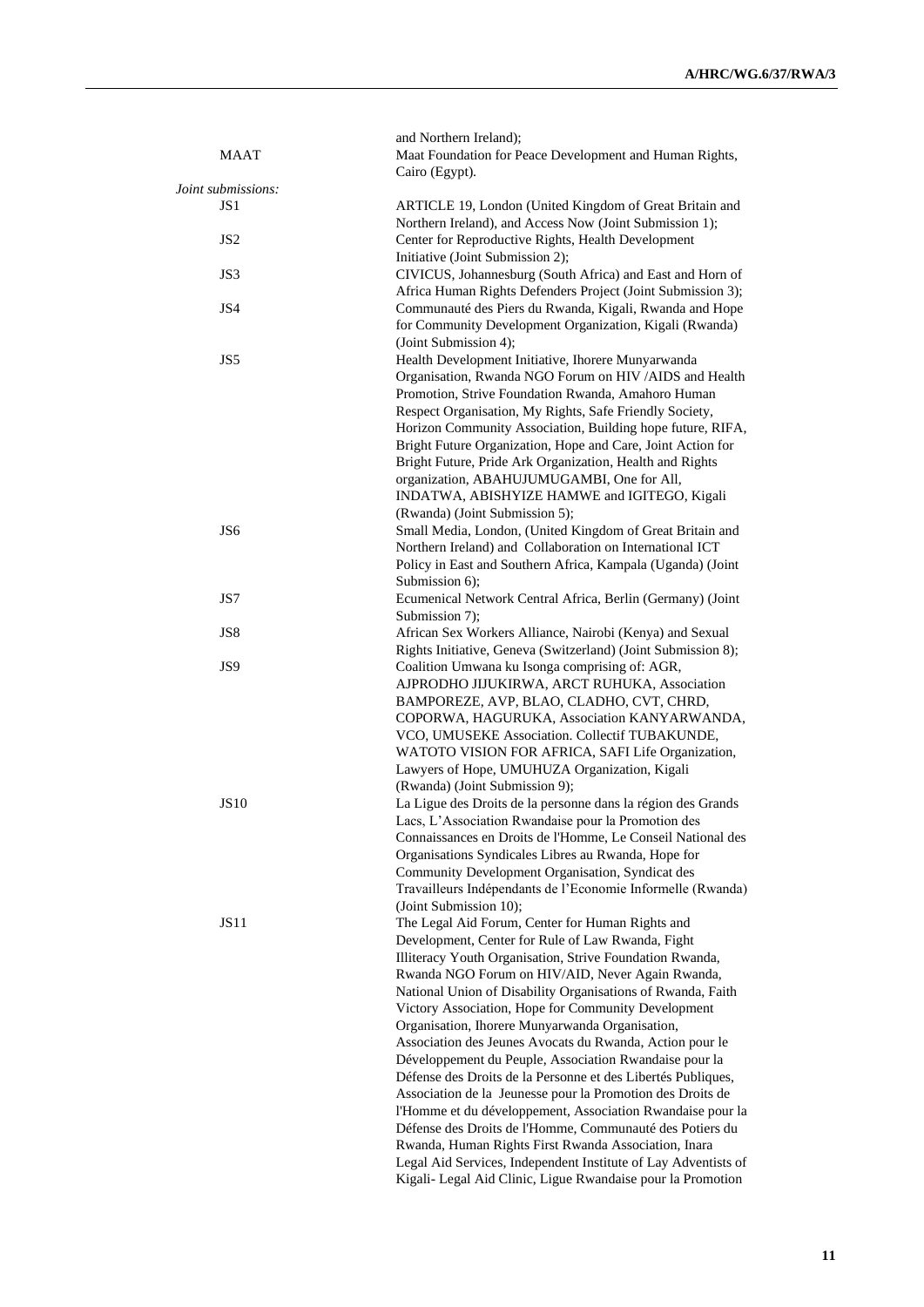|                  | et la Défense des Droits de l'Homme, The Network of          |
|------------------|--------------------------------------------------------------|
|                  | Lawyers of Hope Rwanda, Mouvement des Peuples pour           |
|                  | l'Education aux Droits Humains, Non Crime Rwanda,            |
|                  | UMUSANZU Newspaper, IMPAMO Newspaper, IMANZI                 |
|                  | Newspaper, RUGALI Newspaper, AMAHORO Newspaper,              |
|                  | PAX PRESS and Media Press House, Kigali (Rwanda) (Joint      |
|                  | Submissions 11);                                             |
| JS <sub>12</sub> | African Initiative for Mankind Progress Organization, Kigali |
|                  | (Rwanda), First People Development Organization, Kigali      |
|                  | (Rwanda), Minority Rights Group International, London        |
|                  | (United Kingdom of Great Britain and Northern Ireland) and   |
|                  | Women's Organization for Promoting Unity, Kigali (Rwanda)    |
|                  | (Joint Submission 12).                                       |
|                  |                                                              |

*National human rights institution:*

| <b>NCHR</b>                                   | National Commission for Human Rights, Kigali (Rwanda).  |  |  |  |
|-----------------------------------------------|---------------------------------------------------------|--|--|--|
| $Recional$ intergovernmental organization(s): |                                                         |  |  |  |
| <b>AU-ACHPR</b>                               | African Union – African Commission of Human and Peoples |  |  |  |

<sup>3</sup> NCHR, paras. 9-10, referring to A/HRC/31/8, para. 133.22 (Egypt), para. 133.26 (Republic of Korea); para. 133.43 (Namibia); para. 133.44 (China); para. 133.45 (Colombia).

Rights Banjul, (The Gambia).

- <sup>4</sup> NCHR, para. 12, referring to A/HRC/31/8, para. 133.26 (Republic of Korea).
- <sup>5</sup> NCHR, paras. 12-14.
- <sup>6</sup> NCHR, paras. 15-17. NCHR made a recommendation (para. 18).
- <sup>7</sup> NCHR, para. 19. NCHR made a recommendation (para. 20).
- <sup>8</sup> The following abbreviations are used in UPR documents:

| <b>OP-ICESCR</b> | Optional Protocol to ICESCR;                               |
|------------------|------------------------------------------------------------|
| <b>ICCPR</b>     | International Covenant on Civil and Political Rights:      |
| OP-CAT           | Optional Protocol to CAT;                                  |
| <b>ICPPED</b>    | International Convention for the Protection of All Persons |
|                  | from Enforced Disappearance.                               |
|                  |                                                            |

- <sup>9</sup> For the relevant recommendations, see A/HRC/31/8, paras. 133.1, 134.1–16, 134.18, 134.25, 134.32– 134.35, 134.42, 134.66, 135.1–20, 135.24, 135.25, 135.46–48, 135.52 and 135.74.
- <sup>10</sup> JS7, para. 23 and fn. 31, referring to A/HRC/31/8, para. 134.1 (Netherlands), para. 134.2 (Togo), para. 134.3 (Italy), para. 134.4 (Japan), para. 134.5 (Madagascar, Mali and Montenegro), para. 134.6 (Panama), para. 134.7 (Sierra Leone), para. 134.8 (Argentina), para. 134.9 (France), para. 134.10 (Cabo Verde), para. 134.11 (Chile), para. 134.12 (Costa Rica), and para. 134.13 (Greece).
- <sup>11</sup> Ibid, para. 23. See also AHR, para. 8; JC para. 3. JC made a recommendation, para. 4.
- <sup>12</sup> AHR, para. 3.
- <sup>13</sup> JS4, p. 12.
- <sup>14</sup> JS7, para. 33. JS7 made a recommendation (para. 37). See also MAAT, p. 8; and AHR, para. 9. AHR made a recommendation (p. 5).
- <sup>15</sup> AU-ACHPR, para. 32.
- <sup>16</sup> HRW, para. 35. MAAT, p. 8. See also AI, para. 6.
- <sup>17</sup> For the relevant recommendations, see A/HRC/31/8, paras. 133.2–5, 134.19–24, 134.27–30, 134.37, 134.72, 89, 134. 90, 135.56 and 135.58.
- <sup>18</sup> AU-ACHPR, para. 28.
- <sup>19</sup> JS5, para. 3.2.1.1. JS5 made a recommendation (para. 3.2.1.3).
- <sup>20</sup> JS7, para. 31, referring to A/HRC/17/4, para. 79.1.
- <sup>21</sup> Ibid, para. 32 and 33, referring to A/HRC/31/8, para. 133.6 (Czech Republic) and 134.26 (Denmark). See also AHR, para. 3.
- <sup>22</sup> JS11 referred to Article 7 *bis* of the Law N° 61/2018 of 24/08/2018 modifying Law N° 19/2013 of 25/3/2013 (JS11, para. 2.3).
- <sup>23</sup> Ibid, para. 2.3. JS11 made recommendations (para. 2.3).
- <sup>24</sup> JS7, para. 36.
- <sup>25</sup> For the relevant recommendations, see A/HRC/31/8, paras. 133.9 and 135.26.
- <sup>26</sup> JS5, para. 3.2.1.1 and endnote I, citing Law N°32/2016 of 28/08/2016 governing persons and family published in the Official Gazette nº37 of 12/09/2016.
- <sup>27</sup> Ibid, para. 3.2.1.1. JS5 made recommendations (para. 3.2.1.3). See also JS8, para. 30.
- <sup>28</sup> Ibid, para. 3.2.4.1. JS5 made recommendations (para. 3.2.4.4).<br><sup>29</sup> IS8 paras. 26.29 IS8 made recommendations (paras. 32.40).
- JS8, paras. 26-29. JS8 made recommendations (paras. 32-40).

<sup>2</sup> NHCR, para. 2.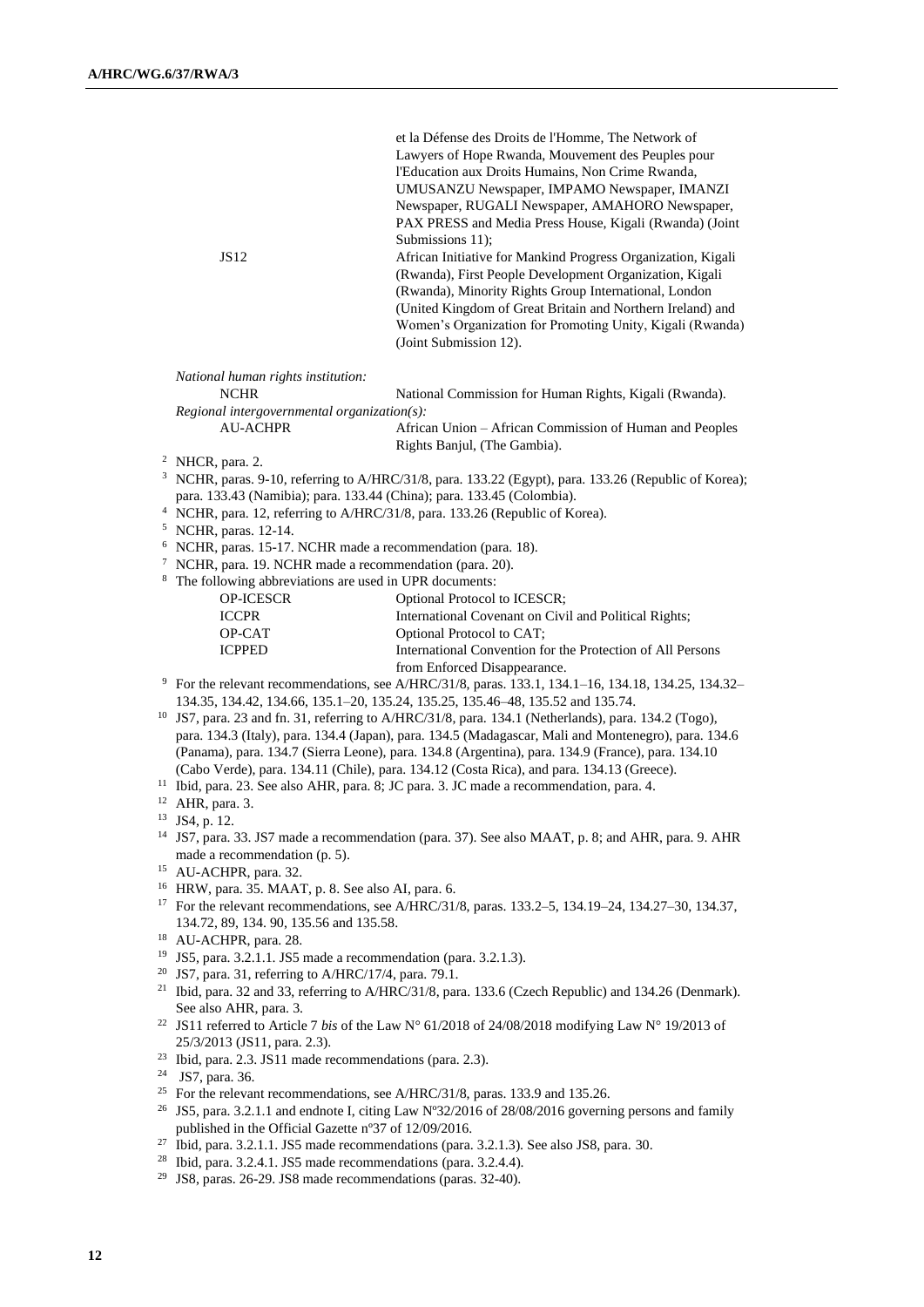- AU-ACHPR, para. 42.
- Ibid, para. 57(i).
- JAI, paras. 36-38.
- For relevant recommendations see A/HRC/31/8, 133.6–8, 133.17, 133.18, 133.26, 133.27, 134.17, 134.26, 134.36, 134.48, 135 33–36 and 135.43.
- HRW, paras. 19-21and footnotes 26 and 28, referring to A/HRC/31/8, para. 133.17 (Sweden), para.188.18 (Cyprus), para. 133.26 (Republic of Korea), 133.28 (Singapore), 133.29 (Brazil).
- <sup>35</sup> Ibid, paras. 19-21 and footnotes 26 and 29-31, referring to A/HRC/31/8, .para. 134.36 (Canada), para. 134.29 (Italy), para. 134.30 (Egypt), para. 134.48 (Italy) and para. 134.49 (Germany).
- Ibid, paras. 19-21 and para. 30.
- Ibid, para. 22. See also JS7, para. 26. JS7 made a recommendation (para. 28).
- AI, para. 18. AI made recommendations (p. 5).
- JS7, para. 25. JS7 made a recommendation (para. 28). See also AHR, para. 14; JC paras.29 and 30. JC made recommendations (paras. 31-35).
- HRW, paras. 26 and 30. See also MAAT, p. 7. MAAT made a recommendation (p. 10).
- AI, para. 19. AI made recommendations (p. 5).
- AU-ACHPR, para. 49(ii).
- Ibid, paras. 84 and 89.
- JS5, para. 3.2.3.1 and endnote vii, citing Law N°59/2008 of 10/09/2008 on prevention and punishment of Gender- based Violence published in the Official Gazette No 14 of 06 /04/2009. JS5 made a recommendation (para. 3.2.3.4).
- JS11, para. 3.4. JS11 made recommendations (para. 3.4).
- AU-ACHPR, para. 49 (iii).
- For relevant recommendations see A/HRC/31/8, paras. 133. 28, 133.29, 134.39–51 and 135. 28, 135.37, 135.38, and 135.40–44.
- JS10, para. 3.11. JS10 made recommendations (para. 3.11).
- HRW, para. 27. See also FN, para. 9. FN made recommendations (para. 20).
- Ibid, paras. 28 and 30.
- FN, para. 8. FN made recommendations (para. 20).
- JS11, para. 3.3. JS11 made recommendations (para. 3.3).
- AU-ACHPR, paras. 49 (iv) and (vii).
- For relevant recommendations see A/HRC/31/8, paras. 133.30–34, 134.31, 134.52–55, 134.57–68, 135.21–23, 135.45, 135.49–51, 135.53–55, 135.57, 135.59–62.
- JS3, para. 4.1 and Annex, referring to A/HRC/31/8, para. 134.59 (Switzerland), para. 134.60 (Norway), para. 134.61 (Spain), para. 134.62 (Spain) and para. 134.67 (Australia).
- ADF, para. 13. ADF made a recommendation (paras. 16 (iv)-(vi)).
- ECLJ, paras. 6-10.
- JC, paras. 7 and 8. JC made a recommendation (para. 13). See also ECLJ, paras. 4 and 11.
- ECLJ, para. 4.
- Ibid, para. 25.
- Constitution of the Republic of Rwanda (2003, revised in 2015).
- JS1, paras. 4-6, referring to A/HRC/31/8, para. 133.1(Chile) and para. 134.31(Japan).
- Ibid, para. 7 and fn. 7 citing Law No. 68/2018 of 30/08/2018 Determining offences and penalties in general.
- Ibid, paras. 7-9. JS1 made a recommendation (p. 3). See also JS3, para. 2.5; AI, para. 13. AI made a recommendation (p.5); ADF, paras. 3 and 4.
- ADF, paras. 5 and 6.
- JS1, para. 10 and fn. 15, citing the Law Governing ICT, Law No. 24/2016 of 18 June 2016.
- Ibid, paras. 10 and 11. JS1 made recommendations (p. 6).
- JS3, para. 2.7.
- JS6, paras. 15 and 16, citing Article 56 of Law N°22/2009 of 12/08/2009.
- JS1, paras. 17-21 and fn. 36, citing Law N°02/2013 of 08/02/2013 Regulating Media (Official Gazette No. 10 of 11 March 2013).
- Ibid, paras. 22-25. JS1 made recommendations (p. 11).
- Ibid, para. 26. JS1 made recommendations (p. 11).
- JS3, para. 2.3. See also JS6, para. 7 and JS7, para. 42.
- AU-ACHPR, para. 50. See also JS1, para. 9.
- JS3, para. 2.4. JS3 made recommendations (para. 6.1).
- JS1, paras. 28-30 and fn. 58, citing A/HRC/31/8, para. 134.54 (Austria), para. 134.55 (Brazil) and para. 134.57 (Norway). JS1 made a recommendation (p. 11).
- JS3, para. 2.8. JS3 made recommendations (para. 6.1). See also JS7, paras. 48-50. JS7 made recommendations (paras. 51 and 52).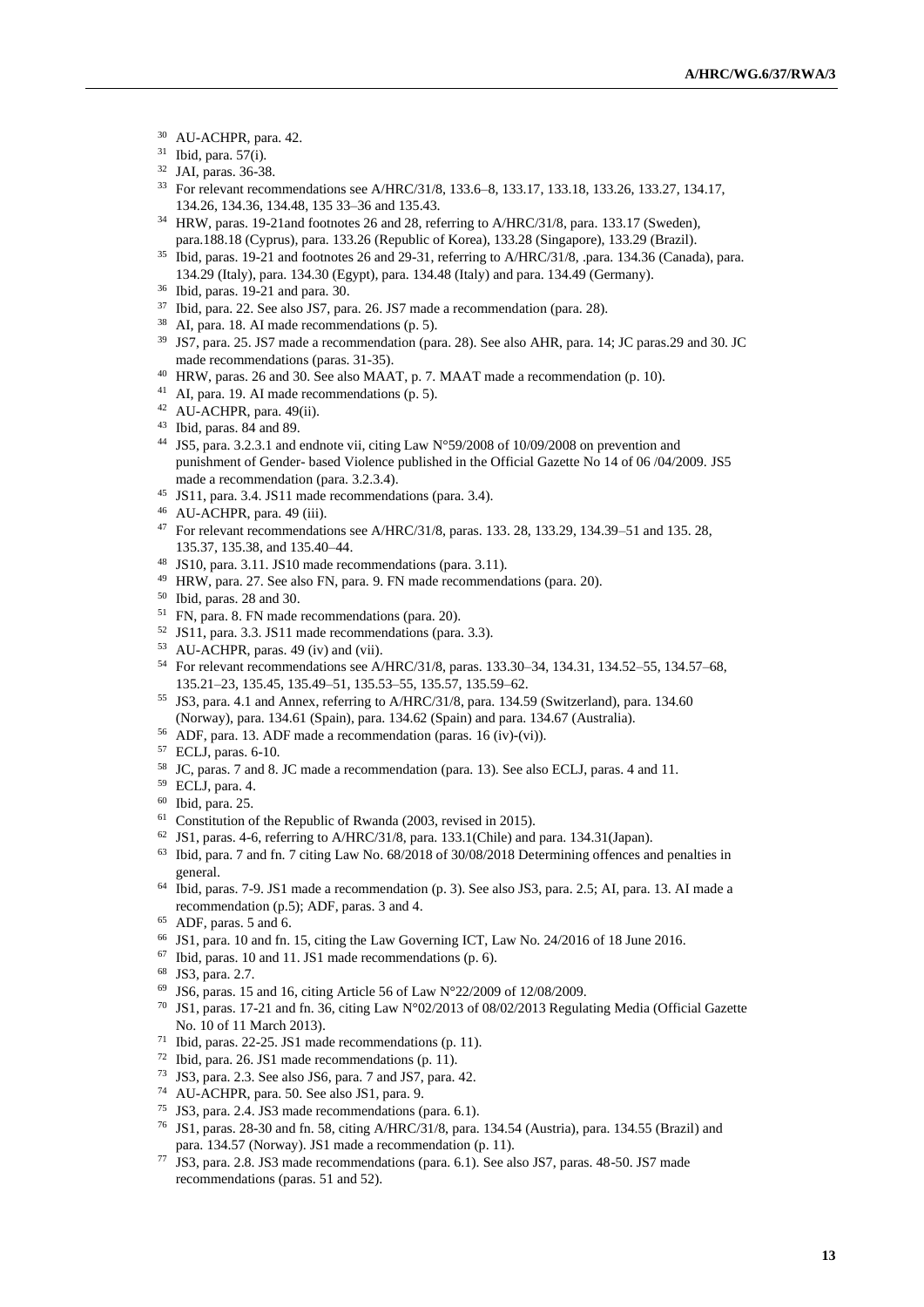- HRW, paras. 12 and 18. For specific cases, see HRW, paras. 13-16. See also JAI, paras. 11-14; JC paras. 41-45; and JS10, para. 3.1.2. JS10 made recommendations (para. 3.1.2.).
- JS7, para. 47.
- HRW, para. 11.
- 81 AI, para 8 and endnote 9, citing the Republic of Rwanda, Law N°04/2012 of 17/02/2012 governing the organisation and the functioning of national non-governmental organizations and Law Nº05/2012 of 17/02/2012 governing the organisation and functioning of international non-governmental organizations.
- Ibid, para.8. AI made a recommendation (p. 4).
- JS7, para. 45. See also JS8, para. 21.
- 84 JS3, para. 2.6 and fn. 7, citing Law on Prevention and Punishment of Cybercrimes, Official Gazette No. Special of 15/09/2018.
- Ibid, para. 2.6. JS3 made a recommendation (para. 6.1.).
- Ibid, para. 2.15, JS3 made recommendations (para. 6.3).
- Ibid, para. 2.14. See also JS6, para. 23. JS6 made a recommendation (para. 41(b).
- Ibid, para. 3.4, JS3 made recommendations (para. 6.2).
- Ibid, para. 3.9.
- JS10, para. 3.1.4. JS10 made a recommendation (para. 3.1.4).
- <sup>91</sup> JS3, para. 2.1 and Annex, para. 1, referring to A/HRC/31/8, para. 133.34 (Haiti).
- AU-ACHPR, para. 36.
- Ibid, para. 51.
- JS1, paras. 31-35 and fn. 64, citing Ministerial Order determining which information could destabilize national security ( $N^{\circ}005/07.01/13$  of 19/12/2013). JS1 made recommendations (p. 14).
- Ibid, para. 60 and fn. 101, referring to A/HRC/31/8, para. 133.34 (Haiti).
- Ibid, paras. 60-66. JS1 made recommendations (p. 21).
- JS6, para. 26.
- JS3, para. 3.7. See also JAI, para. 1.
- Ibid, para. 3.7.
- JS7, para18. JS7 made a recommendation (para. 22).
- HRW, paras. 5-8. For specific cases, see HRW, paras. 7-10. See also JS7, para18. JS7 made a recommendation (para. 22); JA1, paras. 4 and 5); MAAT pp. 3-6. MAAT made a recommendation (p. 10); AI, para. 10. AI made a recommendation (p. 4); AHR, paras. 18 and 21. AHR made a recommendation (p. 5).
- JS10, para. 3.1.3. JS10 made recommendations (para. 3.1.3).
- For relevant recommendations see A/HRC/31/8, paras. 133.19–21, 134.38, 134.39, 134.46, 135.29, and 135.30.
- JC, para. 22.
- Ibid, para. 23. JC made recommendations (paras. 25-29).
- JS9, para. 5.1. JS9 made recommendations (para. 5.1). See also JS11, para. 3.9. JS11 made recommendations (para. 3.9).
- ECLJ, para. 26.
- JS1, para 41 and fn. 77, citing Law Governing ICT, Law No. 24/2016 of 18 June 2016.
- Ibid, paras. 42-44 and en.77 citing Law Governing ICT, Law No. 24/2016 of 18 June 2016. See also JS6, paras. 29-31. JS6 made a recommendation (para. 41(d).
- Ibid, footnote. 81, citing Law Regulating the Interception of Communications, Law N°60/2013 of 22/08/2013.
- Ibid, paras. 45-47.
- Ibid, paras. 48 and 49.
- JS6, para. 36. JS6 made a recommendation (para. 41(d).
- Ibid, paras. 37 and 38.
- <sup>115</sup> Regulation N ° 004/R/ICT/RURA/2018 Governing the SIM Cards Registration in Rwanda (JS1, fn. 86).
- <sup>116</sup> JS1, paras. 51 and 52. JS1 made a recommendation (p. 19).
- Ibid, paras. 54-56. JS1 made a recommendation (p. 19).
- Ibid, para. 59. See also JS6, para. 28. JS6 made a recommendation (para. 41(d).
- JS6, para. 40.
- ADF, para. 15.
- For relevant recommendations see A/HRC/31/8, paras. 133.35, 134.69 and 134.91.
- AU-ACHPR, para. 39.
- Ibid, para. 54(ii). See also JS11, para. 3.13. JS11 made recommendations (para. 3.13).
- Ibid, para. 54(i).
- JS5, paras. 3.1.2 and 3,2,5 and endnote x, citing Law Nº68/2018 of 30/08/2018 determining offenses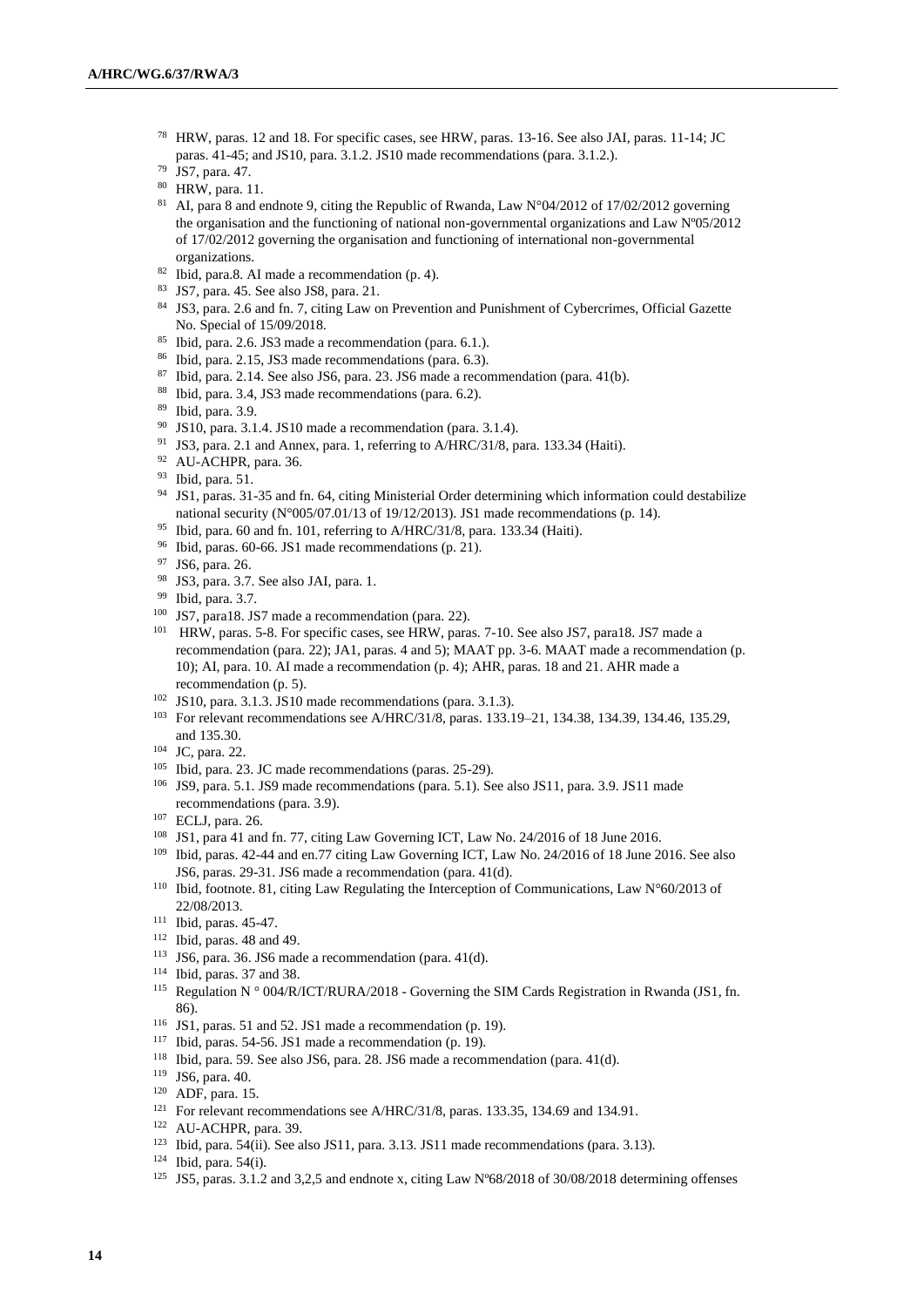and penalties in general( *Official Gazette no. Special of 27/09/2018).*

- Ibid, para. 3.2.2.2, and endnote V, citing Ministry of Local Government *National Policy Against Delinquency* (2016).
- Ibid, para. 3.2.2.2. JS5 made a recommendation (para. 3.2.2.4).
- Ibid, para. 3.2.5.1. JS5 made recommendations (para. 3.2.5.3).
- JS8, para. 11. JS8 made a recommendation, para. 35.
- For relevant recommendations see A/HRC/31/8, paras. 134.73.
- JS11, para. 2.2. JS11 made recommendations (para. 2.2).
- Ibid, para. 3.14. JS11 made recommendations (para. 3.14).
- For relevant recommendations see A/HRC/31/8, paras. 133.36, 133.37, 133.39, 133.40, 134.71, 134.74–77, 134.101, 135. 64 and 135.65.
- JS7, para. 10.
- AU-ACHPR, paras. 23 and 86.
- JS10, para. 3.23. JS10 made recommendations (para. 3.2.3).
- JS11, para. 3.16. JS11 made recommendations (para. 3.16.).
- JS10, para. 3.2.4. JS10 made recommendations (para. 3.2.4).
- For relevant recommendations see A/HRC/31/8, paras. 133.41, 133.42, 134.78, 134.79, 135.66, and 135.67.
- A/HRC/17/4 (14 March 2011), para. 84.
- JS7, para. 9. See also JS10, para. 3.2.2. JS10 made recommendations (para. 3.2.2); and JS11, para. 3.12. JS11 made recommendations (para. 3.12).
- Law N° 21/2016 of 20/05/2016 (Rwanda) (JS2, endnote 6.).
- JS2, paras. 1-2.
- Ibid, para. 4.
- Ibid, para. 5 and endnote 14, citing Benimana C, Small M, Rulisa S, *Preventability of maternal near miss and mortality in Rwanda: A case series from the University Teaching Hospital of Kigali (CHUK)*. PLOS ONE 13(6): e0195711 (2018) available at: [https://doi.org/10.1371/journal.pone.0195711.](https://doi.org/10.1371/journal.pone.0195711)
- Ibid, para. 5 and endnote 15, citing the National Institute of Statistics of Rwanda, et al., *Rwanda Demographic Health Survey* 2014-2015: Key Findings 8 (2015) available at [http://dhsprogram.com/pubs/pdf/SR229/SR229.pdf.](http://dhsprogram.com/pubs/pdf/SR229/SR229.pdf)
- Ibid, para. 5. JS2 made a recommendation (p. 9, para. I.).
- Ibid, para. 16, citing A/HRC/31/8, para. 134.79 (Slovenia), para. 134.80 (Switzerland), para. 134.45 (Sweden).
- Ibid, paras. 16 and 17.
- Ibid, paras. 18-22. JS2 made a recommendation (p. 9, para. V.).
- JS7, para. 8. JS7 made a recommendation (para. 12).
- JS8, para. 16 and 18.
- JS5, para. 3.2.6.
- Ibid, para. 3.2.6.1.
- Ibid, para. 3.2.6.1 and endnote xii, citing Rwanda Biomedical Centre *National Guidelines for Prevention and Management of HIV and STIs* (Edition 2016). JS5 made recommendations (para. 3.2.6.3).
- For relevant recommendations see A/HRC/31/8, paras.133.43, 133.44, 134.81-88, 134. 92-94 and 135.68.
- JS9, para. 4.1, referring to A/HRC/31/8, para. 134.88 (Sudan), para. 134.92 (Turkey), para. 134.93 (Algeria), para. 134.94 (Armenia) and para. 134.81 (Holy See).
- Ibid, para. 4.1. JS9 made recommendations (para. 4.1).
- Ibid, para. 4.3. JS9 made recommendations (para. 4.3). See also JS10, para. 3.2.5. JS10 made recommendations (para. 3.2.5).
- JS9, para. 2.2, referring to A/HRC/31/8, para. 134.33 (Portugal).
- Ibid, para. 2.2. JS9 made recommendations (para. 2.2).
- Ibid, para. 2.3. JS9 made recommendations (para. 2.3).
- JS11, para. 3.11. JS11 made recommendations (para. 3.11).
- JS9, para. 4.4. JS9 made recommendations (para. 4.4).
- Ibid, para. 3.1. JS9 made recommendations (para. 3.1).
- For relevant recommendations see A/HRC/31/8, paras. 133.10–14, 133.24, 133.25, 134.43–45, 134.70 and 135.63.
- JS2, para. 12, referring to A/HRC/31/8, para. 133.23 (Nicaragua), para. 133.24 (Singapore), para. 133.25 (Uganda), para. 134.41 (Portugal), para. 134.43 (Republic of Korea), para. 134.44 (Cuba) and para. 134.45 (Sweden).
- Ibid, para. 14. JS2 made a recommendation (p. 9, para. II). See also JC, para. 17. JC made